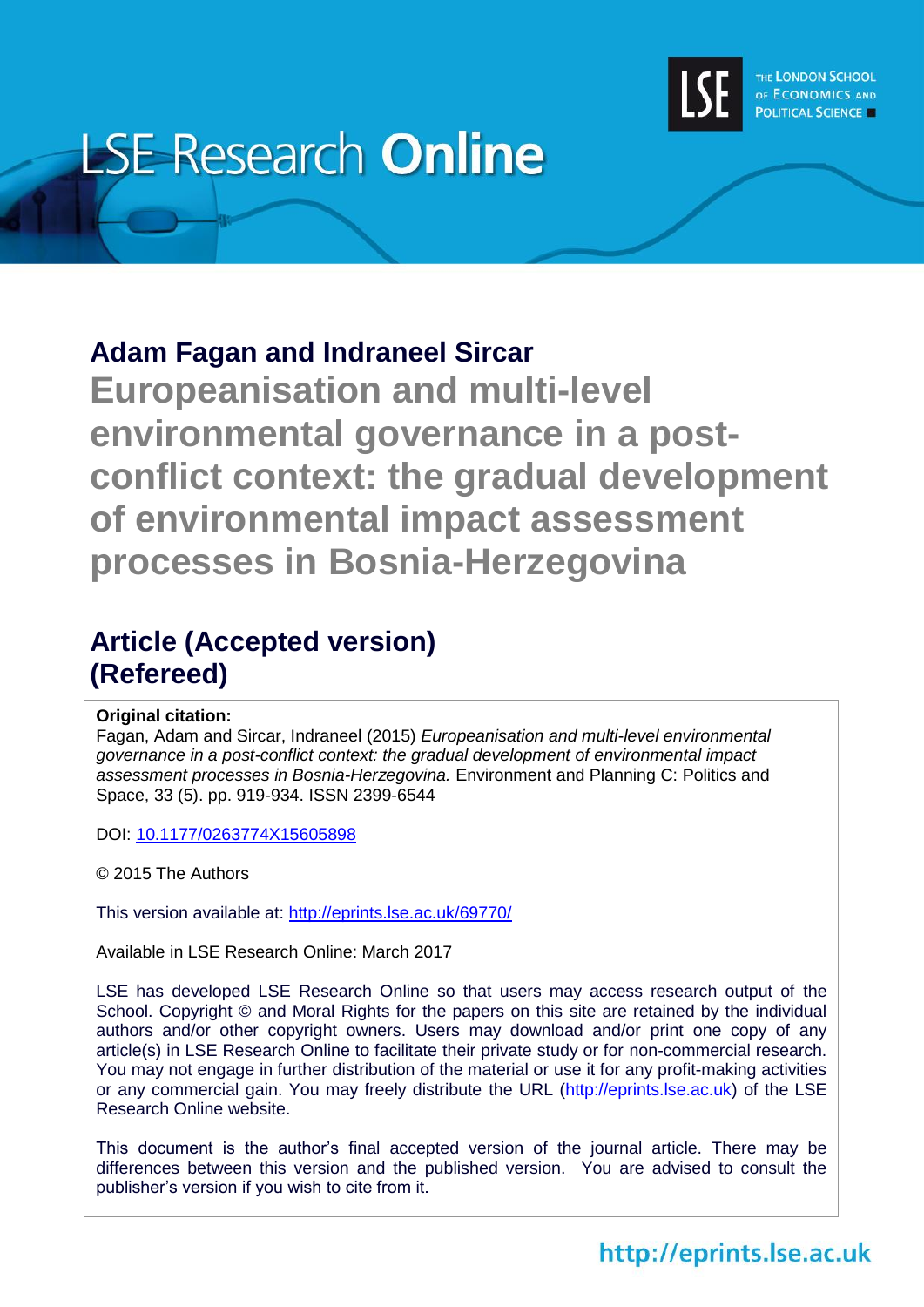# **Europeanization and Multi-level Environmental Governance in a Postconflict Context: the Gradual Development of Environmental Impact Assessment Processes in Bosnia-Herzegovina**

## **Adam Fagan<sup>1</sup> Indraneel Sircar<sup>2</sup>**

## **(7840 words, including footnotes, excluding references and abstract)**

**Abstract**: The post-conflict case of Bosnia-Herzegovina (BiH) provides a challenging case for the approaches employed by the EU to bolster state and non-state actor capacities related to environmental governance in post-socialist states. This article examines four major consultative environmental impact assessment (EIA) processes in BiH in order to identify factors that either enable or impede the development of multi-level environmental governance at the state and sub-state entity levels. Larger ENGOs provide scientific opinions and smaller organizations lack capacity to participate at all. The complex configuration of state institutions, compounded by inadequate staffing and funding, create impediments for effective governmental hierarchy during EIAs. However, international financial institutions and technical consultants involved in EIAs have taken a pivotal tutelage role to familiarize local stakeholders with best practice, which has led to some improvements in multi-level environmental governance during EIAs in BiH, though the impact is dependent on staff retention in Bosnian public bodies.

<sup>&</sup>lt;sup>1</sup> School of Politics and International Relations, Queen Mary, University of London, Mile End Road, London E1 4NS, United Kingdom. Email: a.fagan@qmul.ac.uk

<sup>&</sup>lt;sup>2</sup> School of Politics and International Relations, Queen Mary, University of London, Mile End Road, London E1 4NS, United Kingdom. Email: i.sircar@qmul.ac.uk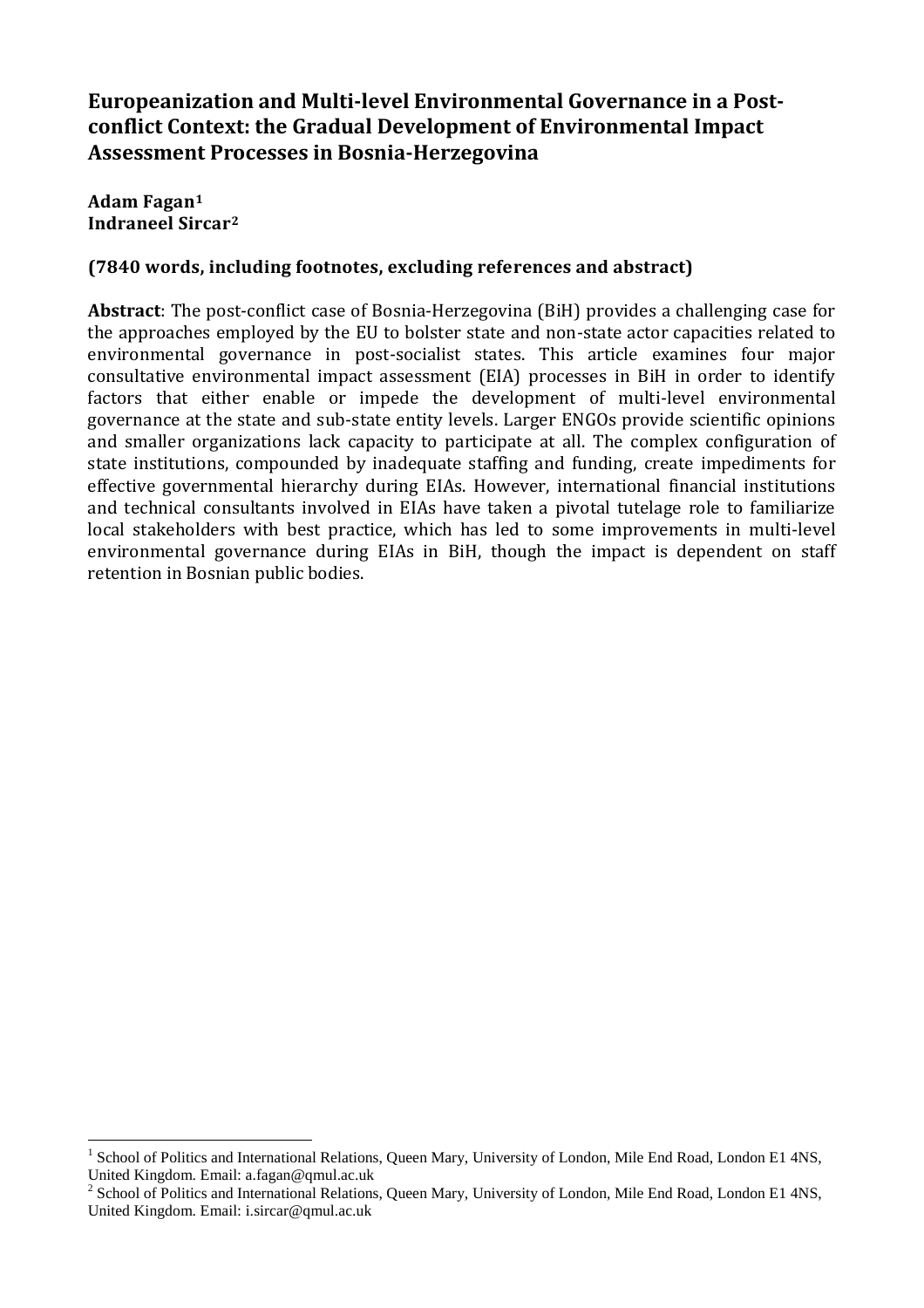#### **Introduction**

In this article we consider how compliance with EU environmental standards and policy, as outlined in Chapter 27 of the *acquis*, has impacted upon an emergent model of environmental governance in Bosnia-Herzegovina (BiH). In particular, we seek evidence of whether formal compliance is transforming vertical governmental hierarchy and horizontal networks so as to generate new forms of co-operation between state and non-state actors during decision-making and implementation. We use four examples of environmental impact assessment (EIA) processes as indicative case studies. The multi-level deliberative EIA process adopted in BiH in 2002 and harmonised to approximate EU standards provides an opportunity to investigate whether new modes of environmental governance are developing. It offers an optic on the nature of the interaction between levels of government, as well as the involvement of non-state and private actors. EIA processes require both the *hierarchy* of a capable governmental authority to implement the process and organise multilevel consultations, as well as productive and interactive *network governance* between state and non-state actors. The four EIA case studies relating to major road-building projects were selected using the following criteria: (i) the processes were completed using the most recent legislation to examine public consultation with formal compliance; (ii) international financial institutions were significant investors, which made documentation easier to obtain and enabled analysis of the role of external actors; and (iii) at least one case from each entity.

Existing research on environmental governance in BiH suggests that despite formal legal compliance with EU standards environmental decision-making and enforcement continue to reflect, and are heavily determined by, the particular political and constitutional context of a consociational

confederation in which state-level power and authority is very weak vis-à-vis the ethnicised entity-

level administrations (Fagan and Sircar 2010a). In particular, the absence of an efficacious statelevel environmental agency with over-arching jurisdiction seems to impede the co-ordination of expertise and technical capacities, and allows power and authority to remain fragmented at entity and cantonal levels. This also makes it difficult to transform patterns of localised decision-making, which continue to be closed to new knowledge and actors (Fagan 2012). What we contribute in this article is detailed comparative case-study analysis of which domestic factors and variables determine the progressive transformation of environmental governance in BiH, and how. Our starting premise is that the country represents a particularly complex case-study of Europeanization

via enlargement, in which moving from formal to informal compliance – a complex process that has

proved difficult for all post-communist states negotiating their accession to the EU – is mitigated by compound variables relating to the transition from communism as well as the legacies of conflict and state fragmentation (Keil 2013).

Drawing on the conceptual analysis of new modes of governance offered by Börzel (2009a, 2009b, 2009c), in conjunction with the work on 'political steering' by Mayntz and Scharpf (1995), we argue that for new modes of governance to occur – understood here as 'the making and implementation of collectively binding decisions that are not hierarchically imposed…(and) systematically involve private actors, for-profit and/or non-governmental organisations (NGOs) in policy formation and implementation' (Börzel 2009b, p. 8) – policy makers must also be able to impose policy *hierarchically* (Mayntz and Scharpf 1995). In other words, the empowerment of non-state and private actor networks engaged in non-hierarchical policy deliberation and implementation is not in itself evidence of new modes of governance, unless there is also an indication of an increased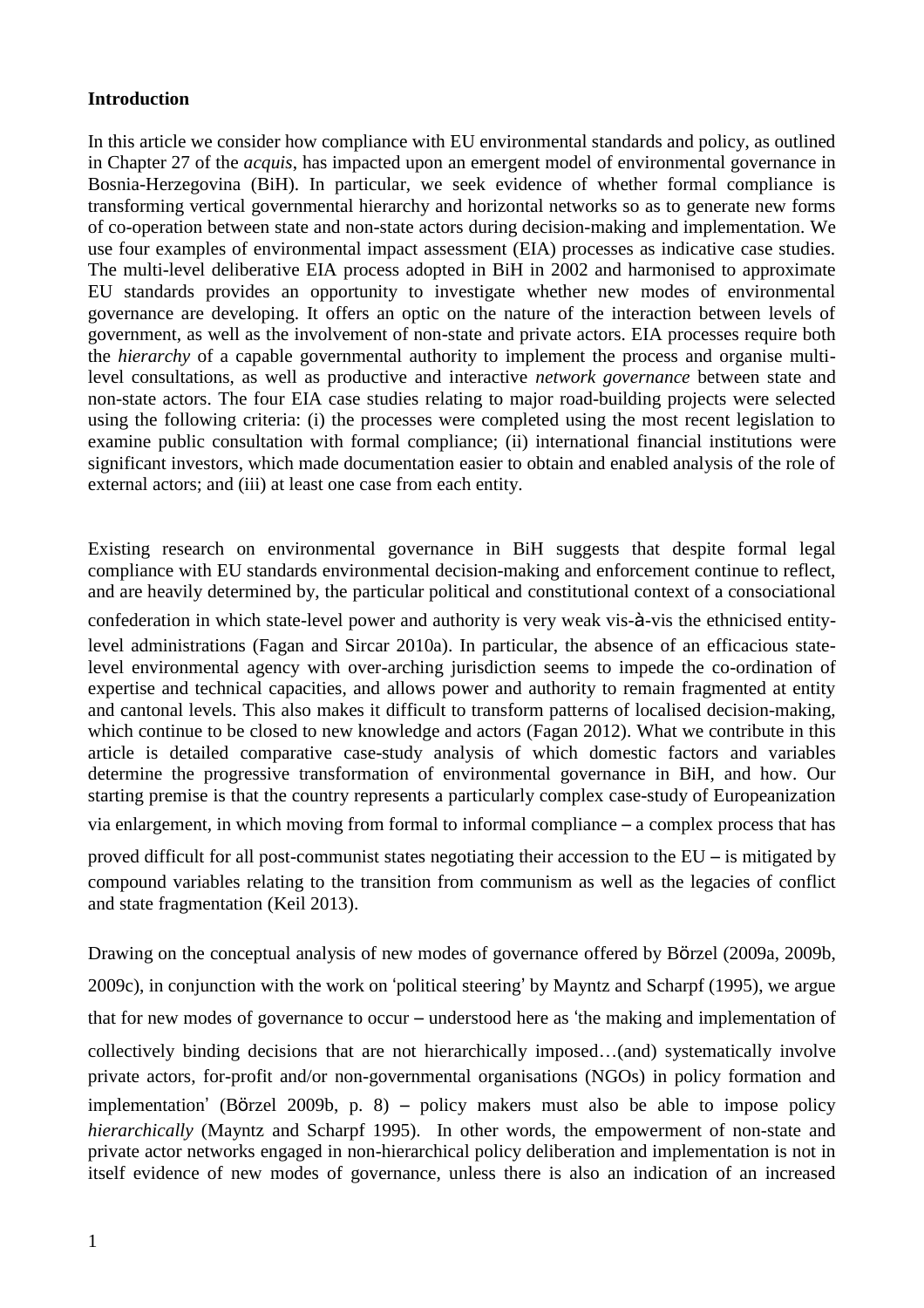capacity of policy makers to steer outcomes and exert their shadow of hierarchy over private actors and interests.

Whilst we acknowledge that formal compliance (in this case with the EIA directive) is a critical foundation for establishing new modes of governance, we question the extent to which there is a direct correlation between formal compliance with EU standards, and the emergence of progressive change. Rather, on the basis of our data, we suggest that new forms of co-operation between government and citizens occurred in response to the specific intervention of the European Bank for Reconstruction and Development (EBRD). As providers of the funds to build the motorways traversing BiH, the Bank decided to offer significant tutelage to ministry officials responsible for preparing documentation and engaging with citizens. It was this intervention that seemed to make a critical difference to the type of governance interaction. Thus, whilst formal compliance with EU standards may well form an important foundation on which change can potentially be built, ensuring that formal compliance leads to the emergence of new networks or greater hierarchical steering is, according to our findings, contingent upon the involvement of other actors.

We begin by setting out certain expectations as to what Europeanization can be expected to achieve, based on the experience of Central and Eastern Europe and the fifth enlargement (2004, 2007), and consider what EU compliance has and has not achieved in terms of environmental governance in these new member states. This allows us to identify what we can realistically expect the impact of Europeanisation on BiH to be.

#### **The legacy of Europeanization: environmental governance in post -communist states**

The model of Europeanization in post-socialist Central, Eastern, and Southeast European countries aimed at creating an effective 'shadow of hierarchy' in governmental institutions (Héritier and Lehmkuhl, 2008), whilst also seeking to strengthen networks of non-state actors. The EU employed conditionality to drive rapid formal compliance with European standards by linking institutional and legislative reform to further European integration and accession progress (Grabbe, 2006; Schimmelfennig and Sedelmeier, 2005). In an attempt to trigger social learning during the preaccession period, the EU also used non-financial assistance, such as twinning programmes, in which officials from member states offer legal and administrative assistance to states harmonizing their practices to the *acquis*. In the realm of the environment, this involved, for example, connecting both state and non-state actors around particular EU Directives, including: Flora, Fauna and Habitats; Wild Birds; EIA; Integrated Pollution Prevention and Control; and Water Framework Directives (Börzel, 2009c, p. 41). The EU also provided short-term project funding to build the capacities of environmental NGOs in each applicant state, but also for 'green' NGO networks operating across the region (Carmin and Vandeveer, 2004; Jehlička and Tickle, 2004; Fagan 2010). The EU also offered funding for state and non-state actors through the PHARE (Poland and Hungary – Aid for the Restructuring of the Economies), ISPA (Instrument for Structural Policies for Pre-Accession), and SAPARD (Special Accession Programme for Agricultural and Rural Development) programmes, totalling billions of Euros (Börzel, 2009c, Sissenich, 2007).

The perspective of environmental politics and policy affirms the suggestion within the general literature on Europeanization that there is merit in decoupling formal compliance from practical application (Falkner 2008). Indeed, the post-communist states were generally quite adept at enacting the 450 pieces of environmental legislation and directives encompassing recommendations, guidelines and stipulations (Jordan 1999; Börzel 2009c, p. 40). However, in terms of triggering new modes of governance, evidence would suggest that Europeanization via enlargement achieved relatively little. EU assistance undoubtedly empowered a band of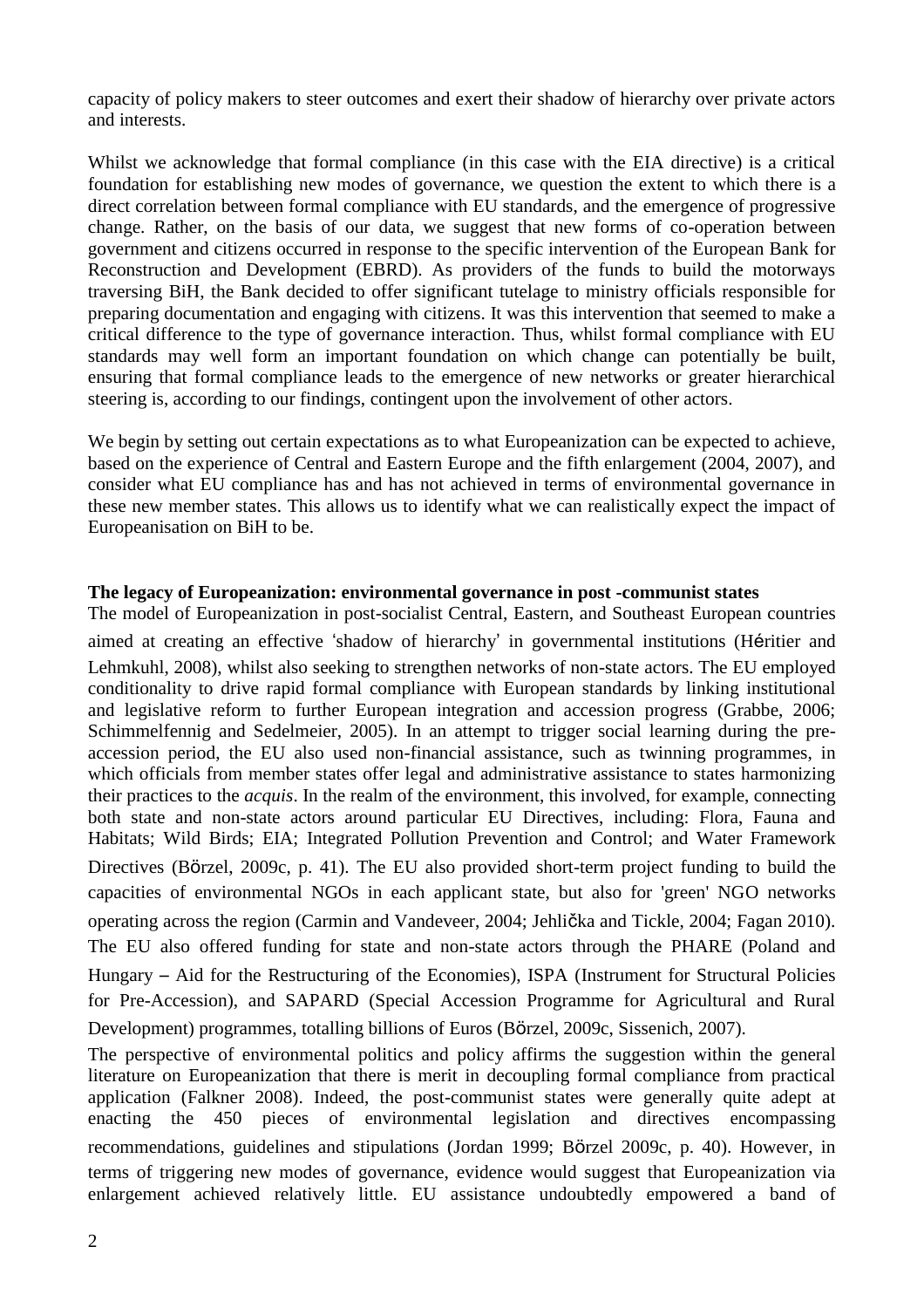environmental NGOs to engage with domestic governmental institutions and become involved in policy development and enforcement in the Czech Republic (Fagan 2005), Bulgaria (Baker 2002), Poland (Guttenbrunner 2009), and Romania (Parau 2009). Yet the rapid pace of reform, combined with the high costs of compliance with environmental standards meant that decision-making became somewhat opaque, involving technical experts within government agencies, and environmental NGOs were often given little access, time or opportunity to become involved (Guttenbrunner 2009; Buzogany 2009). This is not to suggest that state agencies necessarily became more capacious or effective as a consequence of the adoption of EU compliant environmental laws. As formal compliance occurred at a far faster pace than the development of institutional capacities,

state actors found themselves just about 'muddling through' to achieve minimal compliance,

#### especially in Romania (Buzogány, 2009).

The absence of new modes of governance in the realm of environmental policy and politics in Central, Eastern, and Southeast Europe is a reflection of the complexities and costs of transposition, the speed with which the Commission demanded compliance and the absence of a transition period, in conjunction with a legacy of socialist-era policy-making traditions. Beyond a battery of new laws and procedures, EU compliance went some way to strengthen state and non-state actors, but did not fundamentally alter modes of decision-making or implementation. If anything, it reinforced command and control approaches, with 'the involvement of non-state actors…barely (going) beyond consultation and outsourcing' (Buzogány 2009: 188).

#### **Europeanization and environmental compliance in Bosnia-Herzegovina**

Despite the enormous challenge that the successor states of the former Yugoslavia presented to this model of Europeanization via enlargement, the approach and strategies were exported to the Western Balkans, with some additional features to address the post-conflict context, such as cooperation with the International Criminal Tribunal for the former Yugoslavia and refugee return (Juncos 2012, p. 61; Phinnemore 2013). In May 1999, the General Affairs Council of the EU outlined the strategies for consolidating closer ties with the states in the Western Balkans through the Stabilization and Association process. The main instrument for this process was a bilateral agreement with the EU, the Stabilization and Association Agreement (SAA), which would be specifically tailored to the context of each country in order to highlight the necessary changes to comply with EU standards.

In the case of BiH, there was a marked shift from 'Dayton' to 'Brussels' from 2000 onwards (Chandler, 2005), when the Peace Implementation Council concluded that the transformation of BiH would be primarily driven by the stipulations of the Stabilization and Association process. In March 2000, the European Commissioner for External Relations provided an 'EU Road Map', which was a list of reforms for BiH to undertake before a Feasibility Study for an SAA could take place, and in November 2003, the European Commission approved the SAA Feasibility Study and noted progress in achieving the conditions in the Road Map. The EU then laid out the parameters for closer links between Europe and BiH in its first European Partnership document in 2004 (2004/515/EC), which was updated the European Partnership document in January 2006 (2006/55/EC) and in February 2008 (2008/211/EC) based on the annual evaluations by the European Commission, and mainly focused on bolstering central state capacity. Further to the requirements for a State Environmental Agency and ratification of international Conventions, the 2008 document also included state-level administrative capacity building, better co-ordination between governmental institutions, a stronger EIA process, and the adoption of a statewide Law for Environmental Protection. After a serious impasse over police reform amongst leaders from different ethnic groups and a subsequent 'climb down' by the EU on constitutional reforms, the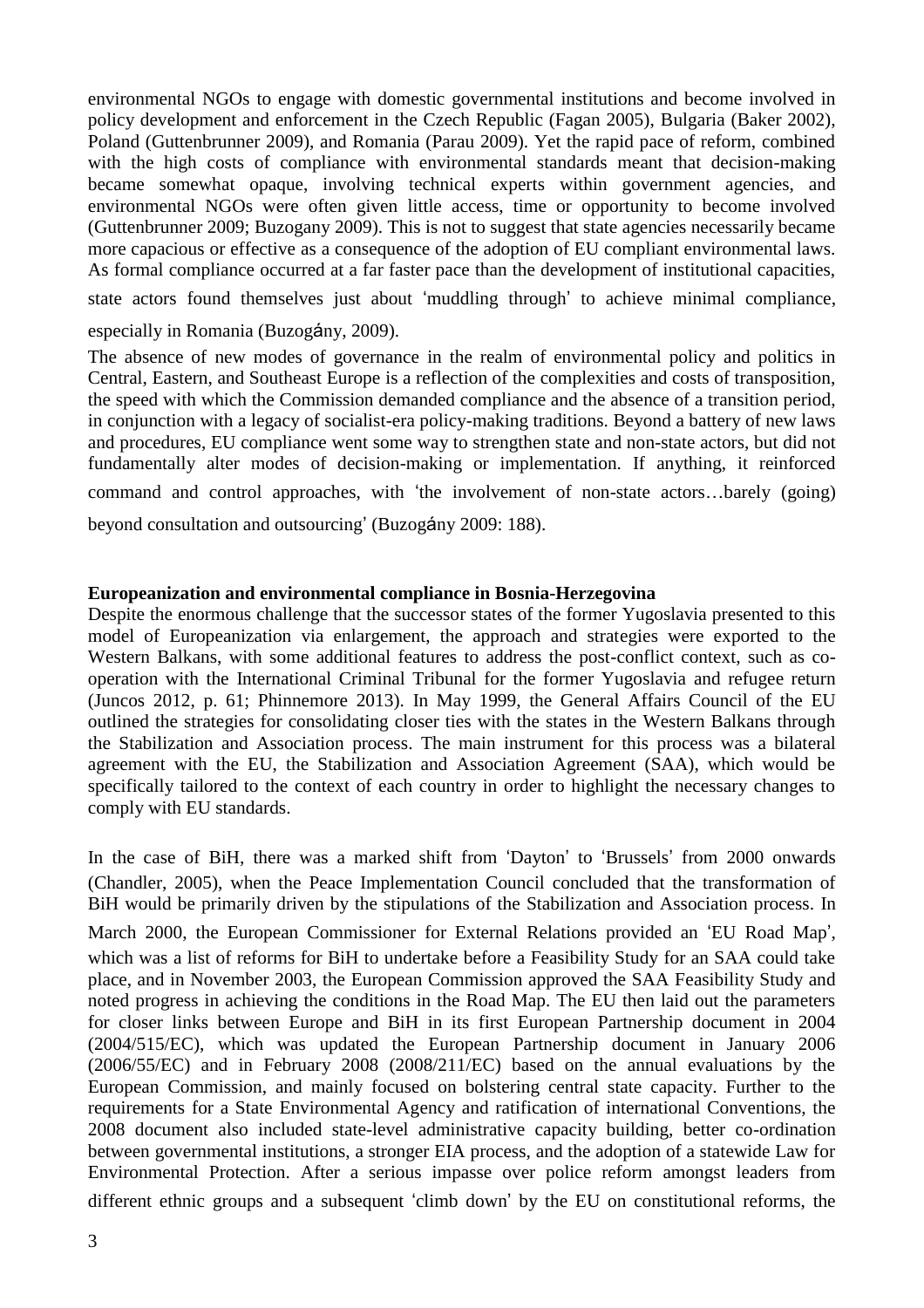SAA was finally signed in June 2008. The SAA indicated areas of environmental governance for specific attention for strengthening capacities and co-ordination: the reduction of pollution; development of sustainable and clean sources of energy; the effective implementation of EIA and strategic environmental assessment; and ratification of the Kyoto Protocol.<sup>1</sup>

To facilitate the process of Europeanization, other assistance programmes have been replaced by the Instrument for Pre-Accession Assistance programme, which is more focused on shaping the political environment towards eventual accession into the EU. Strategic documents related to the Instrument for Pre-Accession Assistance programme indicate the increasing importance of the environmental sector in the building of governance in BiH. The 2007-2009 Multi-annual Indicative Planning Document identified the environment as an important focus for EU efforts, with a particular emphasis on the formulation of a national environmental strategy supported by a statelevel Environmental Agency, and a national framework Law on Environment. At the time of writing there has been no progress on either.

Despite the repeated requests for a state-level environmental agency in EU strategic documents and progress reports, the state-level Directorate of European Integration and a small department within the Ministry for Foreign Trade and Economic Relations (MOFTER) only have weak coordinating roles over environmental matters. The Directorate of European Integration is a permanent body within the state-level Council of Ministers led by its Head, who co-ordinates activities related to European integration, including harmonization with EU Directives. The Directorate's authority is limited to a co-ordination and advisory role in environmental policy, mainly focusing on analyses of the harmonization between Bosnian legal frameworks and EU Directives.

The Environmental Department at MOFTER attempts to bring together the entity-level Ministries to harmonize with EU standards. For the tasks associated with harmonization, it would be ideal to have a separate Ministry and approximately 150 members of staff, but at the time of the research, the Department had six officials and money in the budget to only cover salaries.<sup>2</sup> There are two main problems with the state-level capacities for environmental governance, both of which are related to the legacies of the ethno-territorial fragmentation of authority in BiH. The first is that the Ministries in the Council of Ministers act independently, and there is little evidence of co-operative

'joined-up' government, resulting in a lack of consensus-based coalitions at the state level leads to a lack of inter-sectoral policies.<sup>3</sup> A second problem is that progress towards a Ministry for Environment or a State Environmental Agency is impeded by the entities, which do not want to cede power to the Centre. Although there is a draft Law for Environment, entity officials objected to the initial versions of the law with a State Environment Agency, so this has been removed in subsequent versions.<sup>4</sup> Political parties in BiH continue to be at an impasse regarding a package of constitutional reforms, including the creation of state-level Ministries for Agriculture and Environment.

Although BiH has not complied with the stipulation of a state-level environmental agency, the EIA legislation seems to be harmonized to standards set out by the EU, albeit at the sub-state entity level. The EIA laws in each entity - FBiH (the Federation of Bosnia-Herzegovina) and RS (Republika Srpska) - broadly adhere to the most recent version of the EU Directive (2003/35/EC), which includes the provisions of the Aarhus Convention stipulating public participation in environmental decision-making. In both entity laws, there is a requirement for interested parties to be able to access relevant information and provide feedback at all stages of the environmental

<sup>1</sup> Article 108, SAA.

<sup>&</sup>lt;sup>2</sup> Interview with the Head of the Environment Department, MOFTER, Sarajevo, 19 March 2010.

<sup>&</sup>lt;sup>3</sup> 2009 European Commission Progress Report.

<sup>4</sup> Interview with the Head of the Environment Department, MOFTER.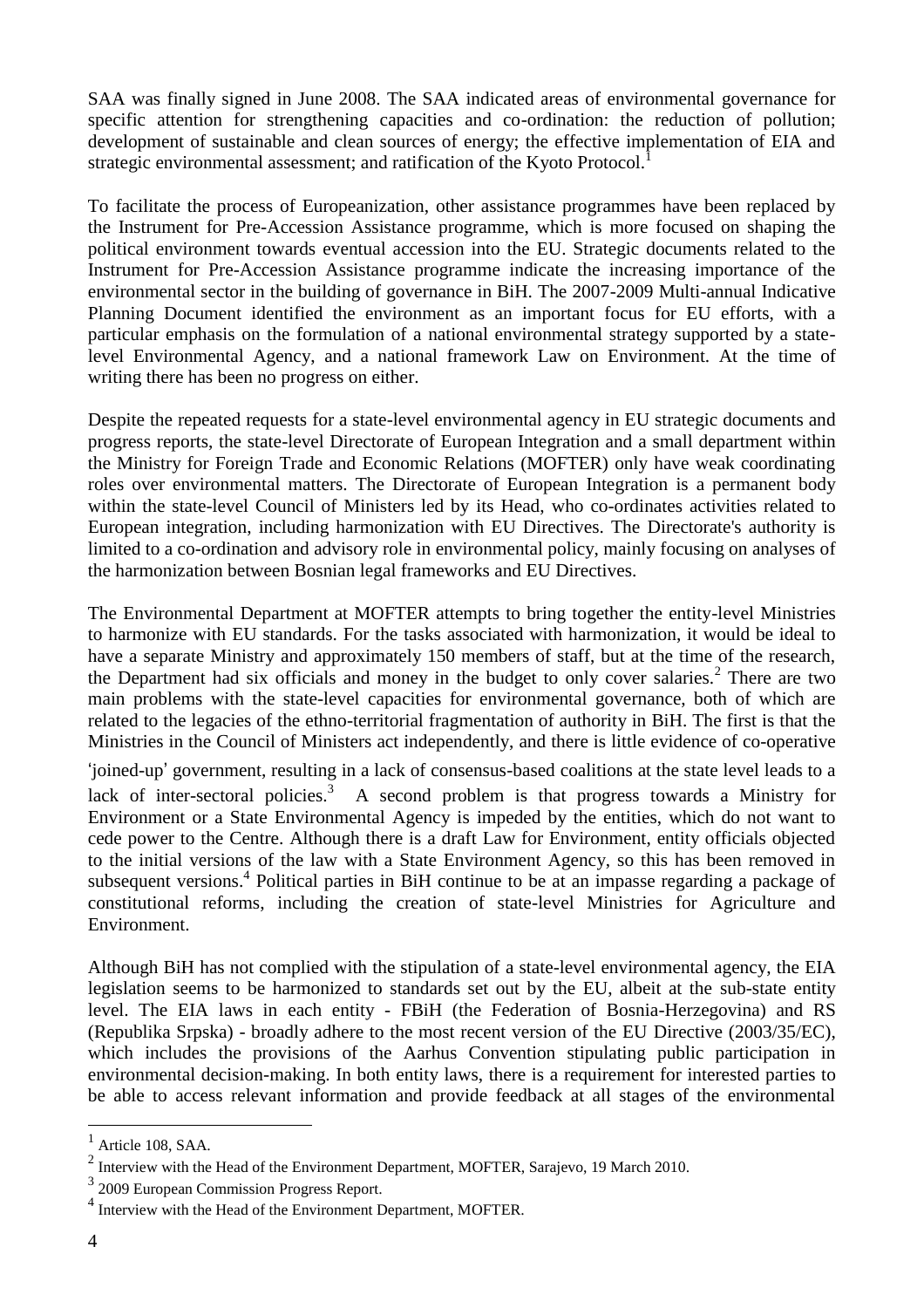decision-making process (Art. 36 of FBiH Law, Art. 35 of RS law).<sup>5</sup> Selected features of the EIA laws and the EU Directive are summarized in Table 1. In addition to the requirements listed in Table 1, if there is a potential transboundary (either inter-entity or inter-state) environmental impact from the proposed project, in line with the Espoo Convention on EIA in a Transboundary Context (1991), these affected external parties should be included in the assessment process (Art. 63 in FBiH, Art. 68 in RS law).

*Table 1: Comparison of selected features of the EU Directive on EIA with laws on environmental protection in FBiH and in RS (from Fagan and Sircar, 2010a)*

| <b>Selected parts of the EU EIA Directive</b>                                                                                                                                                                                                                                         | <b>Laws in BiH</b>                                                                                                                                                                                                                                                                                                                                                                                                                                                                                                                                                  |
|---------------------------------------------------------------------------------------------------------------------------------------------------------------------------------------------------------------------------------------------------------------------------------------|---------------------------------------------------------------------------------------------------------------------------------------------------------------------------------------------------------------------------------------------------------------------------------------------------------------------------------------------------------------------------------------------------------------------------------------------------------------------------------------------------------------------------------------------------------------------|
|                                                                                                                                                                                                                                                                                       |                                                                                                                                                                                                                                                                                                                                                                                                                                                                                                                                                                     |
| Art. 3: the EIA shall identify direct and indirect<br>effects on humans, flora, fauna, soil, air, water,<br>climate, material assets and cultural heritage.                                                                                                                           | This list of requirements is included in both Laws on<br>Environmental Protection (Art. 53 in FBiH; Art. 55 in<br>RS)                                                                                                                                                                                                                                                                                                                                                                                                                                               |
| Art. $4(2)$ : Projects in Annex I of the Directive must<br>have an EIA. For projects in Annex II, the<br>authorities make a case-by-case assessment or set<br>thresholds for an EIA.                                                                                                  | In both entities, laws and by-laws related to<br>environment (e.g. Law on Water Protection) include a<br>list of projects and thresholds that are subject to EIA<br>studies.                                                                                                                                                                                                                                                                                                                                                                                        |
| Art. $5(3)$ : The developer should provide<br>information on the details about the project, possible should be provided to the responsible entity ministry<br>mitigation, environmental impact, alternatives<br>explored and a non-technical summary.                                 | For the preliminary EIA (Phase I), this information<br>by the developer. This information should also be<br>included in the final EIA study (Phase II).                                                                                                                                                                                                                                                                                                                                                                                                             |
| Art. 6: the public shall be informed by the<br>appropriate means about the project, decision-<br>making process and public consultation. There<br>should be 'early and effective' opportunities to<br>participate in the process for deciding whether the<br>project EIA is approved. | Interested parties within the public must be<br>consulted during all stages of the process. During<br>Phase I, the Ministry makes documents available for<br>comments for 30 days and organizes public hearings<br>near the site of the proposed project. During Phase II,<br>the Ministry sends the draft EIA to relevant<br>institutions and interested parties, so that comments<br>can be received within 30 days. Public hearings are<br>organized near the site of the proposed project and<br>announced within local media and on the Ministry<br>web pages. |

In some ways, the process in BiH has more robust features than some of the other European EIA processes, such as the preliminary scoping phase, which can be weak or absent in some other countries. Scoping has not been the norm in Hungary (Palerm, 1999), Italy (Del Furia and Wallace-Jones, 2000, p. 477) and France (Glasson and Bellanger, 2003, p. 618). However, as the case studies will show, the shortcomings regarding capacities amongst state and non-state stakeholders, coupled with the fragmented institutional configuration at the sub-state level, has led to constraints in the implementation of an effective and multi-level EIA process for major infrastructure projects, though similar social and administrative difficulties have been experienced in other European countries with a more recent history of active public engagement: the post-socialist countries of

<sup>&</sup>lt;sup>5</sup> The FBiH law is the Law on Environmental Protection, Official Gazette of FBiH, no. 33/03, 19 July 2003. The RS law is the Law on Environmental Protection (consolidated text), Official Gazette of RS, no. 28/07, 28 March 2007.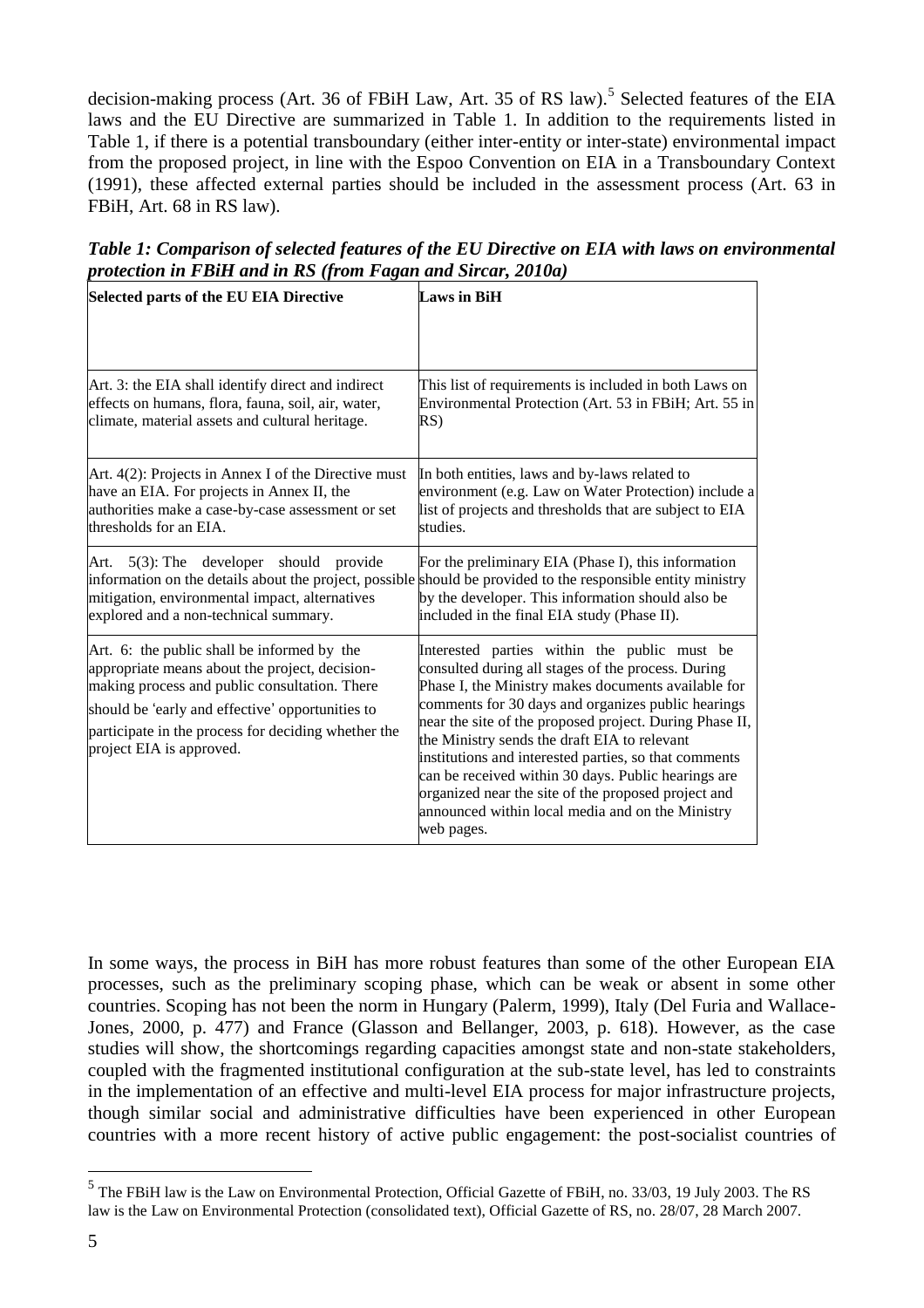Hungary (Palerm, 1999) and Bulgaria (Almer and Koontz, 2004); and the Southern European states of Portugal (Gonçalves, 2002, p. 250), Greece (Androulidakis and Karakassis, 2006), and Italy (Del Furia and Wallace-Jones, 2000).

### **Case studies: major road-building EIA processes in BiH**

The research focused on four major road-building EIA processes in RS and in FBiH: the Banka Luka-Gradiška road; Sarajevo Bypass; Buna-Neum road; and the Mostar Bypass. The cases were selected using the following criteria: the EIA processes were completed using the recent legislation to examine public consultation with formal compliance; IFIs were significant investors, which made documentation easier to obtain; and at least one case would be selected from each entity, since RS and FBiH are the pivotal governance actors in BiH. The only EIA in RS within the research timeframe was for the Banja Luka-Gradiška road, which connects RS to the Croatian border in the north, which ultimately links to Hungary and to the Adriatic coast in Split. Another important route is Corridor 5c (E73), one of the pan-European corridors along which a motorway has been planned, which goes from Budapest to the Adriatic port of Ploče. The Sarajevo Bypass is part of the Corridor 5c project, which would not only improve the transport links between Sarajevo and the rest of the region, but also relieve the local traffic congestion by diverting through-traffic around the city. The municipality of Neum is now essentially cut off from the rest of the country, so the completion of a

modern fast Buna-Neum road will link the 'Bosnian Riviera' to the rest of the country and fit in with the Government's long-term strategies for development of the region. The final EIA examined in this section is for the Mostar Bypass, which will change the alignment of the existing road between

Široki Brijeg and Mostar to relieve local traffic congestion. We collected data on these EIA processes between 2008 and 2010 by analysing policy documents and international financial institution codes of practice, and by organising focus groups, observing public consultations, and conducting a number of interviews with domestic and international stakeholders closely connected with the road-building EIAs under study. Although the data were collected a few years ago, more

recent scholarship on environmental governance confirms that weak non-state mobilisation (Castán

Broto 2013) and low community 'ecological conscience' (Ateljevic et al. 2013) that we find in our research is still a problem. Moreover, the EU continues to highlight the incomplete reform of public consultation during EIA processes (European Commission 2013). Thus, our findings in this article are as relevant as when the data were collected.

The role of state, non-state, and international stakeholders during EIA processes will be examined in the following sections.

#### **Domestic public institutions: differences between RS and FBiH**

The rapidity and requirements of European legislation has outpaced the reforms in both entities, and there is a large gap in the capacity to fulfil all of the duties in a manner compliant with EU best practice. For example, the staffing at the FBiH Ministry for Environment and Tourism (FMOIT) for processing environmental permits remained low, and it still took several months to receive replies from the Ministry. $<sup>6</sup>$  Much of this has to do with the legislative pressures of completing</sup> environmental permits in the entity, for future and existing structures. FMOIT was able to process

<sup>&</sup>lt;sup>6</sup> Interview with an official at the Federal Roads Directorate, Sarajevo, 19 February 2009.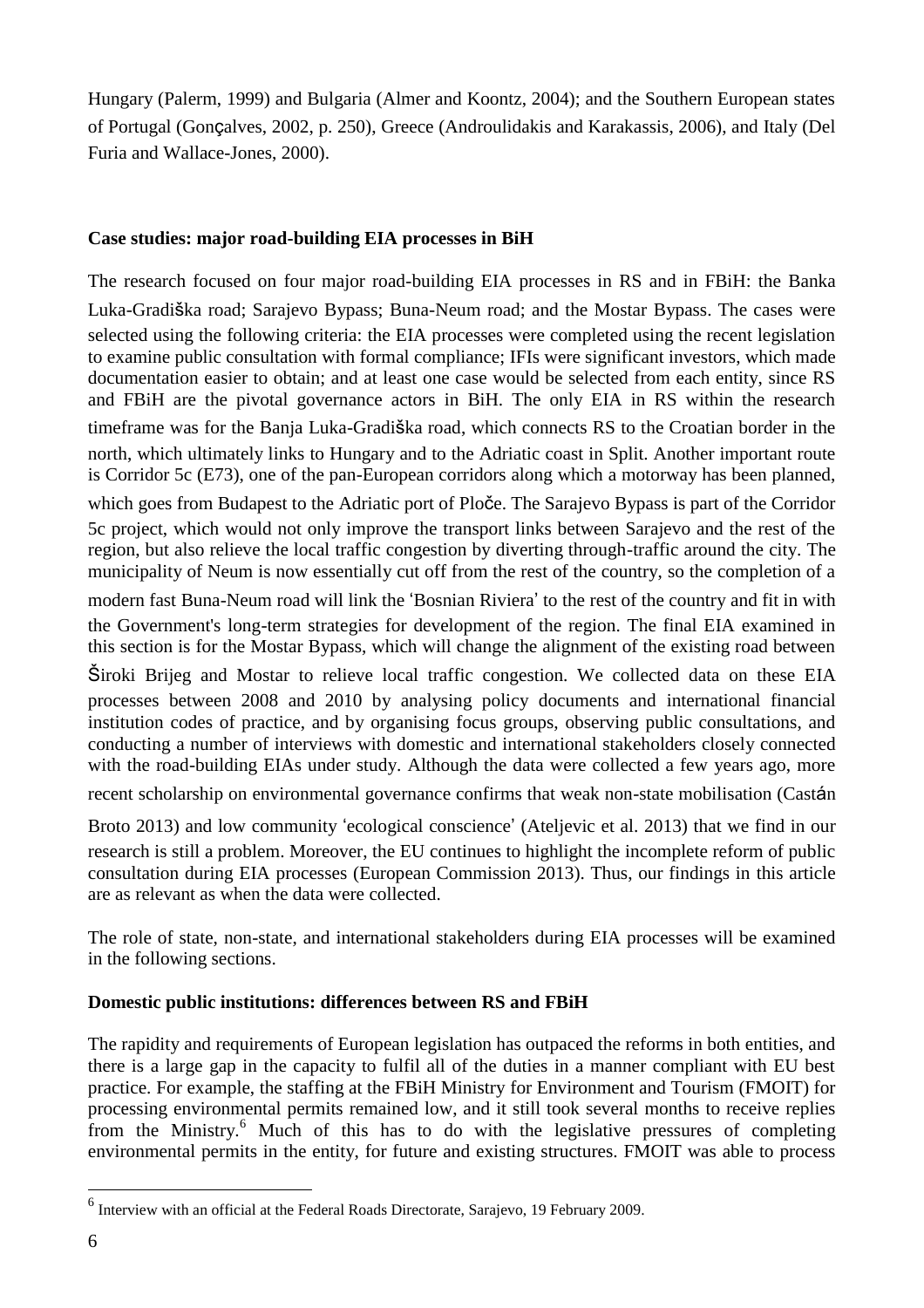40-45 environmental permits annually, but there are thousands of installations within FBiH that will need to be reassessed. There were ten members of staff at FMOIT responsible for environmental permits, but cantonal and FBiH authorities needed to process 6000-7000 permits over the next few years, which would require at least  $20-25$  members of staff at FMOIT.<sup>7</sup> The situation is more challenging in RS, where there were six officers for all of the tasks associated with environmental management, so that members of staff need to work together when a request for a permit is received.<sup>8</sup> The lack of staffing had been exacerbated, since the department in RS had only five members, with one former member promoted to the role of Deputy Minister.<sup>9</sup>

With the centralised structure in RS, the burden of policy implementation falls more strongly on the entity level, whilst there is an intermediate cantonal level of authority in FBiH that is able to alleviate some of the pressure from the entity level authorities. However, the thresholds enshrined in the cantonal laws on environment set unrealistic targets to adhere to European and international standards, compounded by a severe lack of staffing, which has led to ever-increasing workloads without a change in budgets or capacities. For example, there are six officials in the Sarajevo Canton Ministry for Spatial Planning and Environmental Protection (including a Deputy Minister for Environmental Protection), but by February 2009 there was no specialist for nature and no resources to hire a replacement, and by October 2009 the official responsible for environmental permits had been on indefinite leave, thus requiring the remaining staff members to fulfil all of the duties of the Ministry (including EIA) with one-third less staff.<sup>10</sup> There were similar levels of staffing at the corresponding ministry in the Herzegovina-Neretva Canton in Mostar. Still, the Sarajevo and Herzegovina-Neretva Cantons were in a slightly better situation, since they have nearby urban centres with public and private institutions with technical expertise to evaluate the environmental impact of development. All of the remaining cantons had smaller numbers of staff in the relevant section of the respective Ministries with the exception of Tuzla, which usually scores quite well on measures of environmental governance, since there are numerous active NGOs, relatively high levels of technical capacities, and a local university. Other cantons had an acute dearth of staff overseeing environmental matters. Canton 10 had only one member of staff in the Ministry with competence over environmental matters, there were no inspectors, and the Ministry processed only one environmental permit in 2009. Bosnian Podrinje and Zenica-Doboj Cantons also had only one official each to handle all environmental matters, including the processing of environmental permits. This lack of staff was especially acute in the Zenica-Doboj Canton, which processed 35 permits in 2009, nearly the same number as in Sarajevo Canton.<sup>11</sup> The most local level of governmental administration, the municipality, has no competencies over environmental permits (including EIA), so the capacities are very low.

Against this backdrop of low capacities, the EIA procedure for the Banja Luka-Gradiška road was the first major project for the ministries and the entity-level roads directorate in RS. Officials in the Ministry of Ecology were satisfied that although there was a strict legal framework with which all stakeholders were gradually became acquainted, the public consultation was good and all of the

<sup>&</sup>lt;sup>7</sup> Interview with FMOIT official, Sarajevo, 20 October 2009.

 $8$  Interview with an official at the RS Ministry for Spatial Planning, Construction, and Environmental Protection, Banja Luka, 18 February 2009.

<sup>&</sup>lt;sup>9</sup> Interview with an official at the RS Ministry for Spatial Planning, Construction, and Environmental Protection, Banja Luka.

<sup>&</sup>lt;sup>10</sup> Personal communication with official at the Ministry for Spatial Planning and Environmental Protection, Sarajevo Canton, October 2009.

<sup>&</sup>lt;sup>11</sup> To estimate the level of existing capacities, Sarajevo and Herzegovina-Neretva Cantons were interviewed in February 2009 and April 2009, respectively. The remaining cantons completed a short electronic questionnaire in June 2010, which was then translated from local languages into English.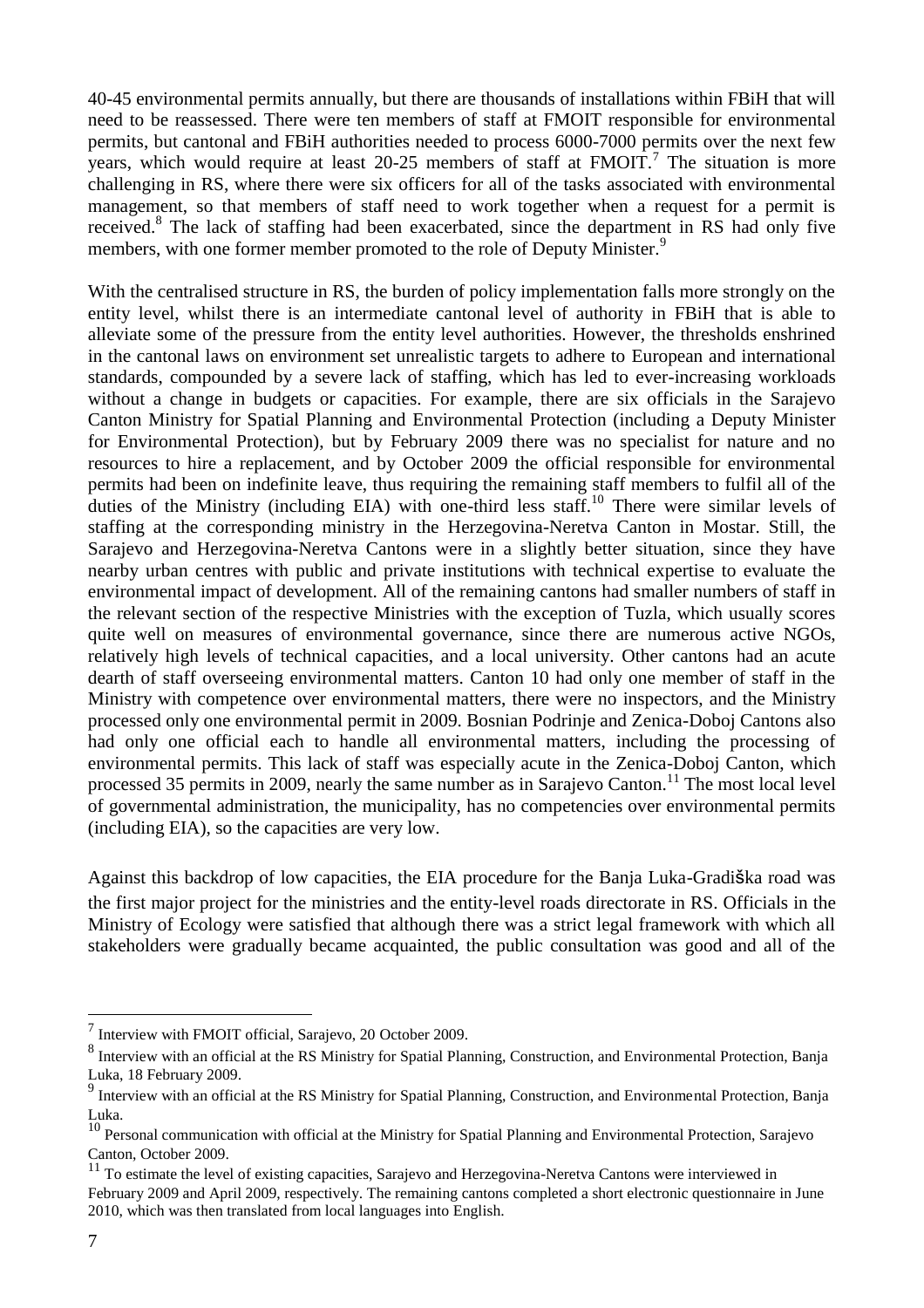steps were followed.<sup>12</sup> The municipal governments in the affected locations arranged the meeting venue and associated logistics. However, the role of both local and entity-level governmental institutions was weak overall, and more focus was given to the minimal adherence to the new legal requirements rather than understanding the impact of the road project.<sup>13</sup> In addition to the lack of administrative capacity and unfamiliarity with the new EIA process, staffing turnover at the Roads Directorate has exacerbated the situation. The co-operation between EBRD and the RS Roads Directorate was particularly good during the Banja Luka-Gradiška road EIA, since there was an official at the Directorate who had specific expertise in environmental aspects of road building.<sup>14</sup> Moreover, there was adequate staffing for the RS Directorate duties during the EIA process, including the hosting and chairing of the meetings.<sup>15</sup> The incoming RS Government changed the staffing at the public agency, including the removal of the aforementioned official with specific expertise on the environment and road projects, and there is currently only one official in the Roads Directorate Environment Department. Another problem, both in RS and in FBiH, is that due to low financial capacity, the technical consultant is paid by the developer and selects the stakeholders, leading to a possible conflict of interest.<sup>16</sup>

There has been a similar steep learning curve for the Ministry and Roads Directorate in FBiH. The Roads Directorate was present at all public hearings in more recent EIA processes to answer questions, and, in addition to its expected role, also arranged and facilitated meetings. The reason for this is that the FBiH Ministry for Environment did not previously have adequate staff and office space to undertake the leading role in the EIA process, and one of the lessons that needed to be learned from the Sarajevo Bypass consultation is that FMOIT had to become the 'competent authority'.<sup>17</sup>

Following on from this, there have been important changes at both the Roads Directorate and the Ministry in FBiH. After the Sarajevo Bypass EIA, the World Bank stipulated that the Roads Directorate establish an Environmental Department, and there is now a one-person Department that acts as a Liaison to FMOIT and sends initial documents to the Ministry at the start of an EIA. FMOIT also has a stronger role in the Public Consultation process, in contrast to its role during the

Sarajevo Bypass consultation. At the public hearing for the Mostar Bypass in Rodoč in September 2009, an advisor from FMOIT chaired the meeting, and a second official from FMOIT collected an audio recording and minutes.<sup>18</sup> The same officials from FMOIT and the Roads Directorate attended the two public hearings in Neum and in Stolac in January 2010 as part of the public consultation process for the Buna-Neum road EIA.

At these public hearings in Rodoč, Stolac, and Neum, the official responsible for issuing environmental permits in the Herzegovina-Neretva Canton was present, but only took the role of an interested local stakeholder.<sup>19</sup> The Sarajevo Canton Ministry only had involvement in the scoping phase for the Sarajevo Bypass project, and sent opinions from the cantonal research institutes to

 $12$  Interview with official (1) at the Department of Environmental Protection, Ministry for Physical Planning, Civil Engineering and Ecology, RS, Banja Luka, 18 February 2009.

<sup>&</sup>lt;sup>13</sup> Personal communication from a former official at the RS Roads Directorate.

<sup>14</sup> Interview with official at EBRD, Sarajevo, 19 February 2009.

<sup>&</sup>lt;sup>15</sup> Personal communication from a former official at the RS Roads Directorate.

<sup>16</sup> Interview with the Center for Environment, Banja Luka, 12 May 2008.

 $17$  Telephone interview with official at Environmental Resources Management (Germany).

<sup>&</sup>lt;sup>18</sup> Public hearing on the EIA for the Mostar Bypass, Rodo**č**, 2 September 2009.

<sup>&</sup>lt;sup>19</sup> Public hearing on the EIA for the Mostar Bypass, Rodo**č**.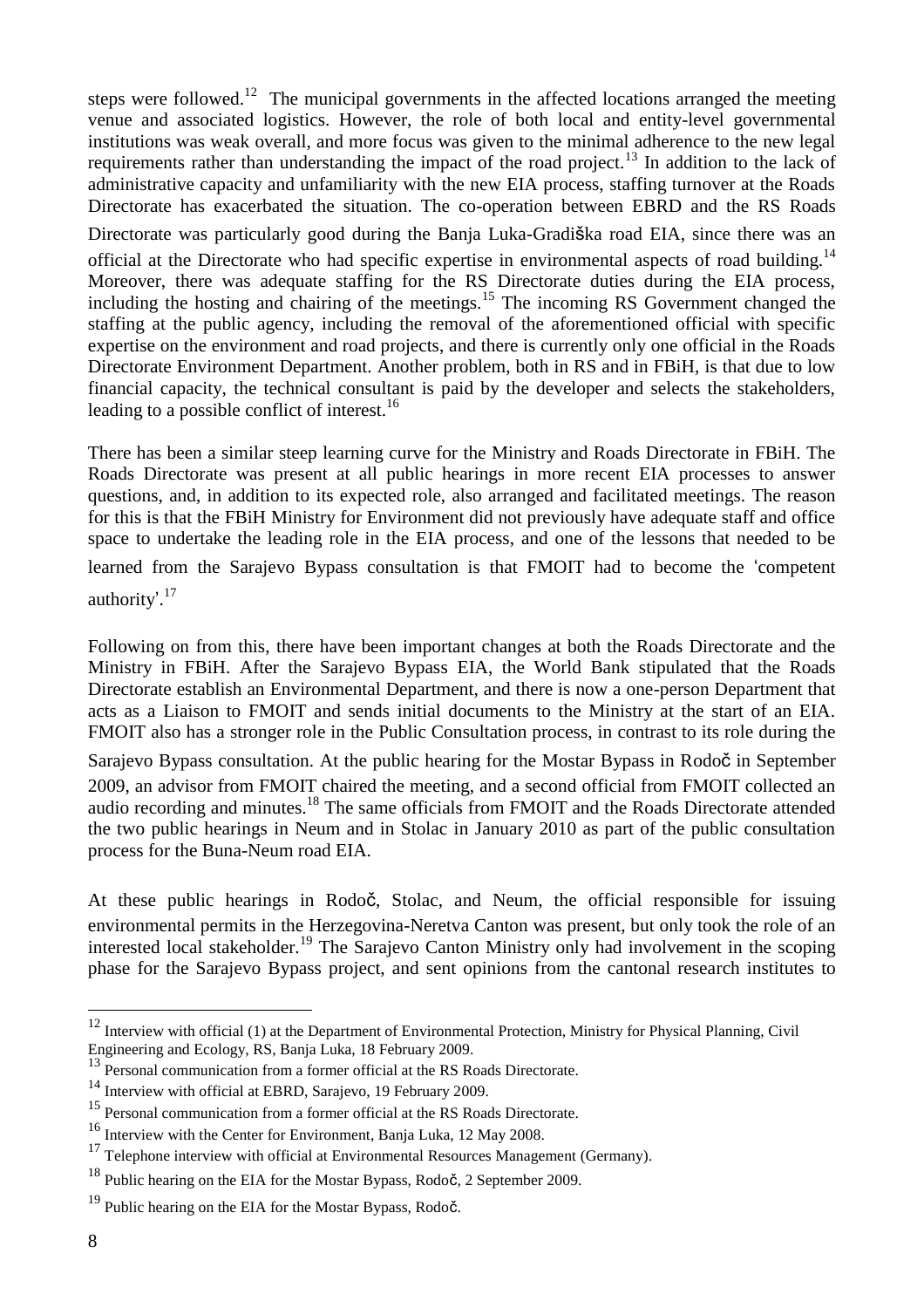FMOIT. The cantonal Ministry for Spatial Planning and Environmental Protection was not invited to the second phase, did not receive any of the documents, and did not see the final permit. However, there is a high workload, so the primary concern is to process permits at the cantonal level, not participate as stakeholders in larger EIAs.<sup>20</sup> Municipalities in BiH did not play a substantive role in the consultation process for EIA studies researched.

In general, there are heterogeneous trends in the two entities. In RS, the only competent authority for environmental permits for major road-building projects is at the entity level. However, the staffing of the main governmental stakeholders decreased since the Banja Luka-Gradiška EIA, and individuals with the relevant experience left the Roads Directorate when the new Government was elected. The governmental authorities in FBiH share some of the same problems, namely lack of staffing and budgetary capacities, expertise held by individuals (not institutions), and a resulting large backlog of permit applications. However, unlike the counterparts in RS, there was some evidence of a gradual change of practice in both the Roads Directorate and in FMOIT, despite continuing problems with capacities.

#### **Weak environmental NGO involvement**

The development of effective environmental NGO capacities as part of multi-level environmental governance in BiH, including participation in EIAs, suffers from several challenges. First, the lack of a politicisation of environmental protection in the process of regime change in most parts of Yugoslavia during the late 1980s has stymied the creation of a national environmental movement, though there was a green movement in Slovenia (Figa, 1997). Second, the effect of ethno-territorial separation among the three constituent groups shape the political spectrum, so it has been difficult to create a national network of active environmental NGOs across ethnic boundaries (Fagan and Sircar,  $2010b$ .<sup>21</sup> Third, many environmental NGOs are not really non-governmental. Individuals linked to public institutions, research institutes, and universities create NGOs to provide an alternative revenue stream - which was also the case for donor funding in the Soviet Union (Mandel, 2002) - is not unique to BiH. Those with access to the existing technical resources available at university faculties and governmental institutions have an advantage in applying for and obtaining EU funding. For example, a university professor who is also the director of the Hydroengineering Institute at the Faculty of Civil Engineering, University of Sarajevo heads the Centre for Sustainable Development, an organisation that has been highly successful in obtaining EU funding (Fagan, 2010). Fourth, large environmental NGOs working on a pan-EU level, the socalled 'Green 10' have had a far less active role in the Western Balkans compared to the significant social learning role during Central, Eastern, and Southeast European accession in 2004 and 2007 (Bomberg,  $2007$ ).<sup>22</sup> However, there are ongoing projects being implemented by the European Environmental Bureau and BirdLife Europe, though these initiatives have been implemented far later in the Europeanization process.

As in other parts of post-socialist Europe, more successful NGOs have become involved in EIA processes as technical consultants or service providers, without a role in social mobilisation (Hallstrom, 2004; Hicks, 2004). This has been done both to fulfil the requirements of the EUcompliant legislation and to compensate for a lack of state capacities (see Buzogány and Sotirov et

 $^{20}$  Interview with the Deputy Minister for Environmental Protection, Ministry for Spatial Planning and Environmental Protection, Sarajevo Canton, Sarajevo, 19 February 2009.

<sup>&</sup>lt;sup>21</sup> Interview with an official from Ekotim, Sarajevo, 9 October 2009.

<sup>&</sup>lt;sup>22</sup> The Green 10 organisations are: Birdlife Europe; CEE Bankwatch Network; Climate Action Network Europe; European Environment Bureau; Transport and Environment; Health and Environment Alliance; Friends of the Earth Europe; Greenpeace; Naturefriends International; and the WWF European Policy Office.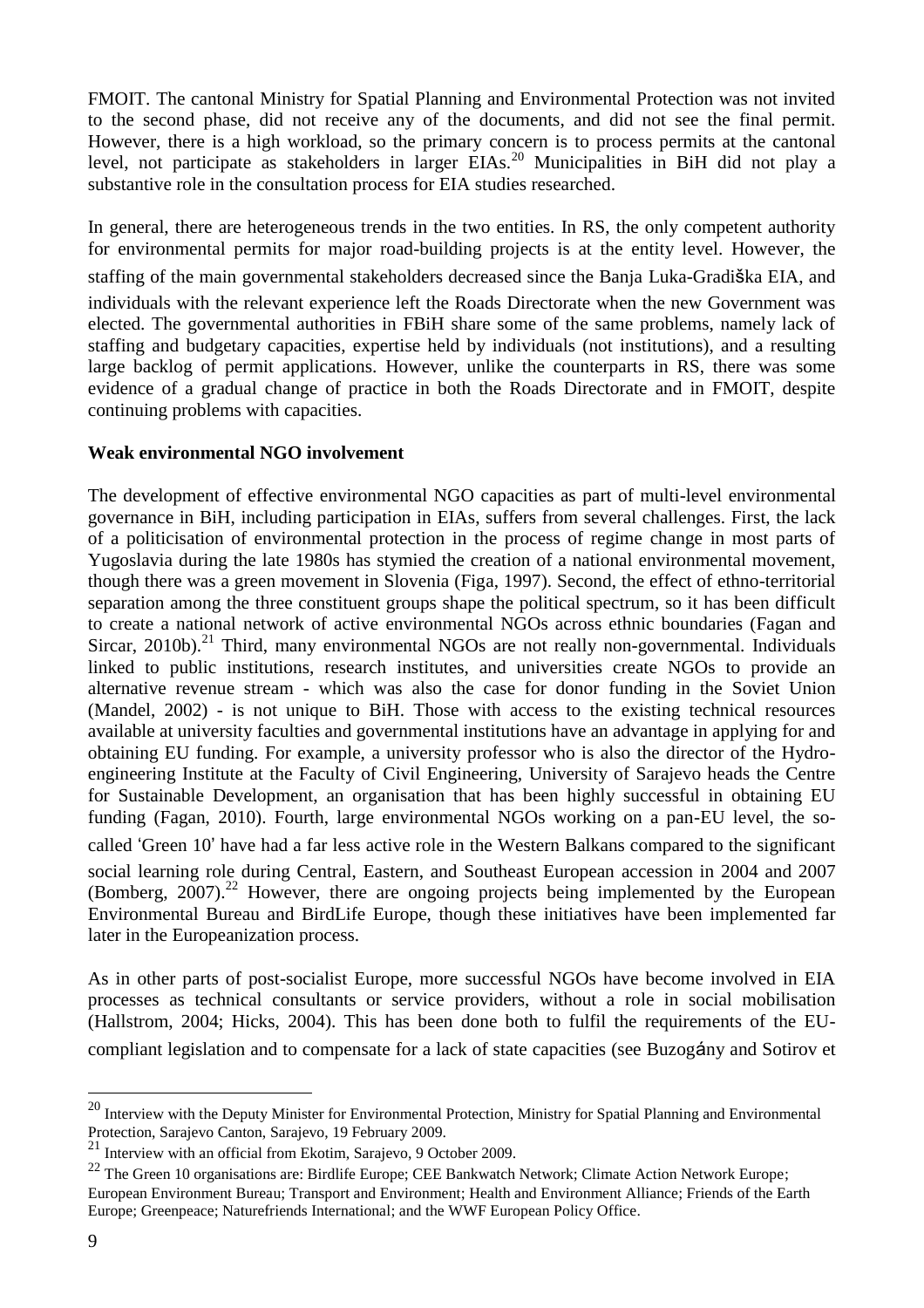al. in this volume). For example, the only organisation that was invited and attended the scoping meetings for the Banja Luka-Gradiška EIA was Ekos, which was not a community organisation, but rather a quasi-NGO with a high degree of scientific-technical capacity headed by a professor at the Faculty of Science from the University of Banja Luka. Most of the invited NGOs included in the Public Consultation and Disclosure Plan for the Sarajevo Bypass were quasi-NGOs headed by university professors that drew on the technical resources and expertise in their respective faculties.<sup>23</sup> The Centre for Sustainable Development was asked for a *technical* opinion on a bridge that would go over a Ramsar (i.e. protected wetland) site, and though not an invited stakeholder, the organisation provided a technical opinion for the Corridor 5c Feasibility Study.<sup>24</sup>

The only NGO with a dual technical/social role was the Center for Environment in Banja Luka, which works on a national and regional level in networks with other large ENGOs, but also participated in a social mobilisation context during the Banja Luka-Gradiška EIA. However, the Center for Environment was not identified in the list of NGO stakeholders by the authors of the Public Consultation and Disclosure Plan, so it needed to request documents from the Ministry and the RS Roads Directorate, and a representative attended one of the meetings during the second phase (draft EIA) in the municipality of Laktaši. The Center for Environment became involved in the process for a variety of reasons, but particularly to support local citizens from the settlement of Jelica Brdo who would be displaced by the construction of the road.<sup>25</sup> However, the issue was resolved in favour of the *status quo* and the residents have been displaced, since the EIA did not cover the section through Jelica Brdo.

The peripheral participatory role of NGOs seems to have continued for more recent EIAs. For the Mostar Bypass EIA, only two small environmental NGOs, Eko Most and Eko Jasenica, were present. Eko Most did not contribute to the meeting, but said that it had sent a comment to the Ministry, though this was not indicated by FMOIT at the start of the meeting. For the Buna-Neum road public hearings in Stolac and in Neum, Novi Val and Eko Most had been invited, but representatives from neither organisation attended.<sup>26</sup> In general, local citizens had a low opinion about the capacity and motivations of NGO representatives at the Mostar Bypass EIA, and felt that ENGOs were not engaged enough in the process.<sup>27</sup> Representatives from FMOIT were more critical about the role of NGOs in the process, saying that these organisations were weak, tended to not be involved in the meetings, and were a 'waste of money'.<sup>28</sup> However, this may be a misrepresentation of ENGO involvement in EIA processes in BiH. For example, Novi Val, based in Blagaj, has been invited to many EIA public meetings, but many of these are far away, so that attendance was difficult and the NGO did not have local knowledge about the ecology. Representatives from Novi Val suspected that the reason for this was that the Ministry selected stakeholders to make up numbers in order to be legally compliant, and not necessarily identify local non-state actors who could respond ably to the plans of the project developers.<sup>29</sup>

 $^{23}$  Telephone interview with an official from Ekotim, 19 March 2009. The interviewee suggested university professors establish NGOs as grant-seeking organisations, since they may be eligible for money as non-profit bodies which they would not be as academic bodies.

 $24$  Interview with an official at the Centre for Sustainable Development, Sarajevo, 4 November 2008.

<sup>&</sup>lt;sup>25</sup> Interview with an official from the Center for Environment, Banja Luka, 17 February 2009.

<sup>26</sup> Public hearings for the Buna-Neum road EIA in Neum and Stolac, 12-13 January 2010.

<sup>&</sup>lt;sup>27</sup> Citizens during a focus group organised by the researchers after the Mostar Bypass EIA public meeting in Rodo**č**, 2 September 2009.

<sup>&</sup>lt;sup>28</sup> Comments by an FMOIT official after the Buna-Neum EIA meeting in Stolac, 13 January 2010.

 $^{29}$  Comments made by a Novi Val representative at a focus group in Blagaj, 18 March 2010.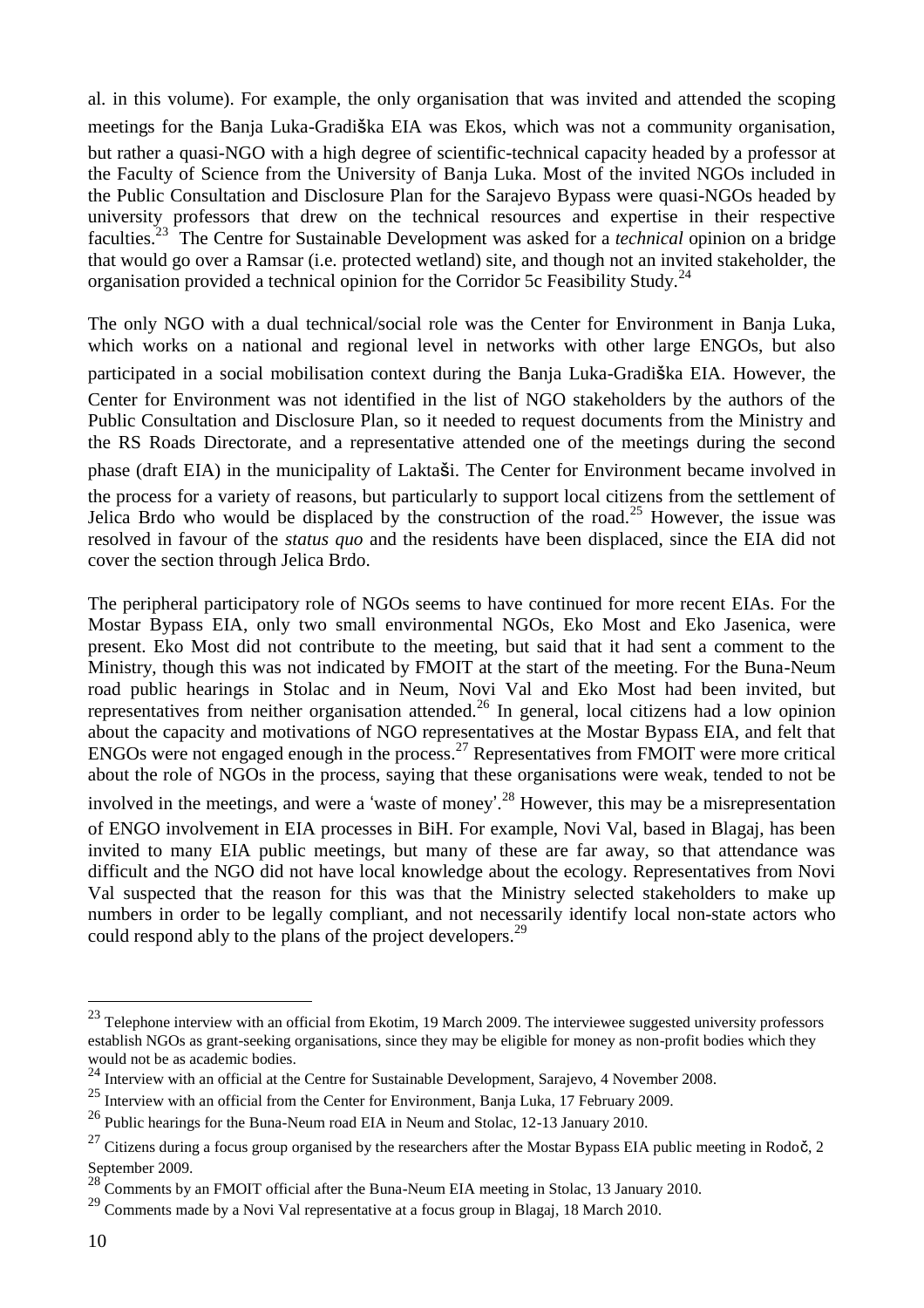Thus, there was little evidence of multi-level co-ordination during EIA processes between state and non-state actors, with NGOs mainly providing technical support for governmental authorities without engaging with local citizens.

#### **International financial institutions, Foreign Technical Consultants, and Social Learning**

The gradual changes in governmental practices outlined above were encouraged, in part, by the international investors and technical consultants, which had a tutelage role in addition to their primary responsibilities within the EIA process. The role of EBRD and the World Bank as development-led donors meant that the monies invested for various infrastructure projects came with 'strings attached'. The requirements for the EIA process for the road projects under study were covered in the previous EBRD Environmental Policy document of July 2003.<sup>30</sup> EBRD also had a physical institutional presence in BiH (in Sarajevo), and thus officials from EBRD actively participated and intervened during the EIA studies for the Sarajevo Bypass and Banja Luka-Gradiška roads. Most importantly, EBRD attended meetings with the technical consultants, Ministries and the Roads Directorates at each stage of the EIA process to review the documents, check that the comments from the consultation process had been incorporated into subsequent drafts of the documentation, and advise the competent authorities on how to proceed.<sup>31</sup>

Thus, EBRD had specific rigorous environmental stipulations for its project. By contrast, the European Investment Bank (EIB) had no explicit environmental policy, and thus, its oversight regarding projects in BiH was different from the other large development-led multi-lateral lenders. These differences were evident in the contrast between the Sarajevo Bypass and Mostar Bypass projects, the latter of which was led by the EIB. The EIB had no permanent mission presence in BiH, so representatives from the bank visited approximately every quarter, but otherwise, the EIB gave developers 'a free hand' in the implementation of projects.<sup>32</sup> This meant that the EIB only required for projects to be compliant with the local legal framework and did not demand any specific stipulations across countries. The EIB also does not have a physical presence during the public consultations and no tutelage role, unlike other multi-lateral lenders. For this reason, there were no representatives from EIB at the Mostar Bypass EIA public hearing in Rodoč.<sup>33</sup>

The technical consultants also contributed to the social learning of local competent authorities during the earlier EIA processes. The French company BCEOM was the lead consultant for the Banja Luka-Gradiška project. Representatives from BCEOM were on-hand at public meetings to answer questions, and BCEOM provided questionnaires to stakeholders in order to register feedback on the EIA study. It was difficult to obtain any further details about the role of BCEOM during the process, since the author of the study has since passed away, and the remaining engineers familiar with the project no longer work in the area.<sup>34</sup> For the Sarajevo Bypass, the lead consultant was Louis Berger, which worked on the overall management of the project and completed the economic/financial feasibility studies. Representatives from Louis Berger involved in the EIA process for the Sarajevo Bypass connected the effective completion of the process to the close contact between the international consultants, FMOIT and the Roads Directorate.<sup>35</sup> The tutelage

<sup>30</sup> Available online here: http://www.ebrd.com/downloads/research/policies/policy.pdf

<sup>&</sup>lt;sup>31</sup> Interview with EBRD official, Sarajevo, 19 February 2009; written response from a former official at the RS Roads Directorate, 16 March 2009.

<sup>32</sup> Interview with an official at the FBiH Roads Directorate, 9 October 2009.

 $33$  Public hearing on the EIA for the Mostar Bypass, Rodo**č**.

<sup>34</sup> Written correspondence from officials at BCEOM, 8 May 2009.

<sup>35</sup> Written comments from an official at Louis Berger, 15 April 2009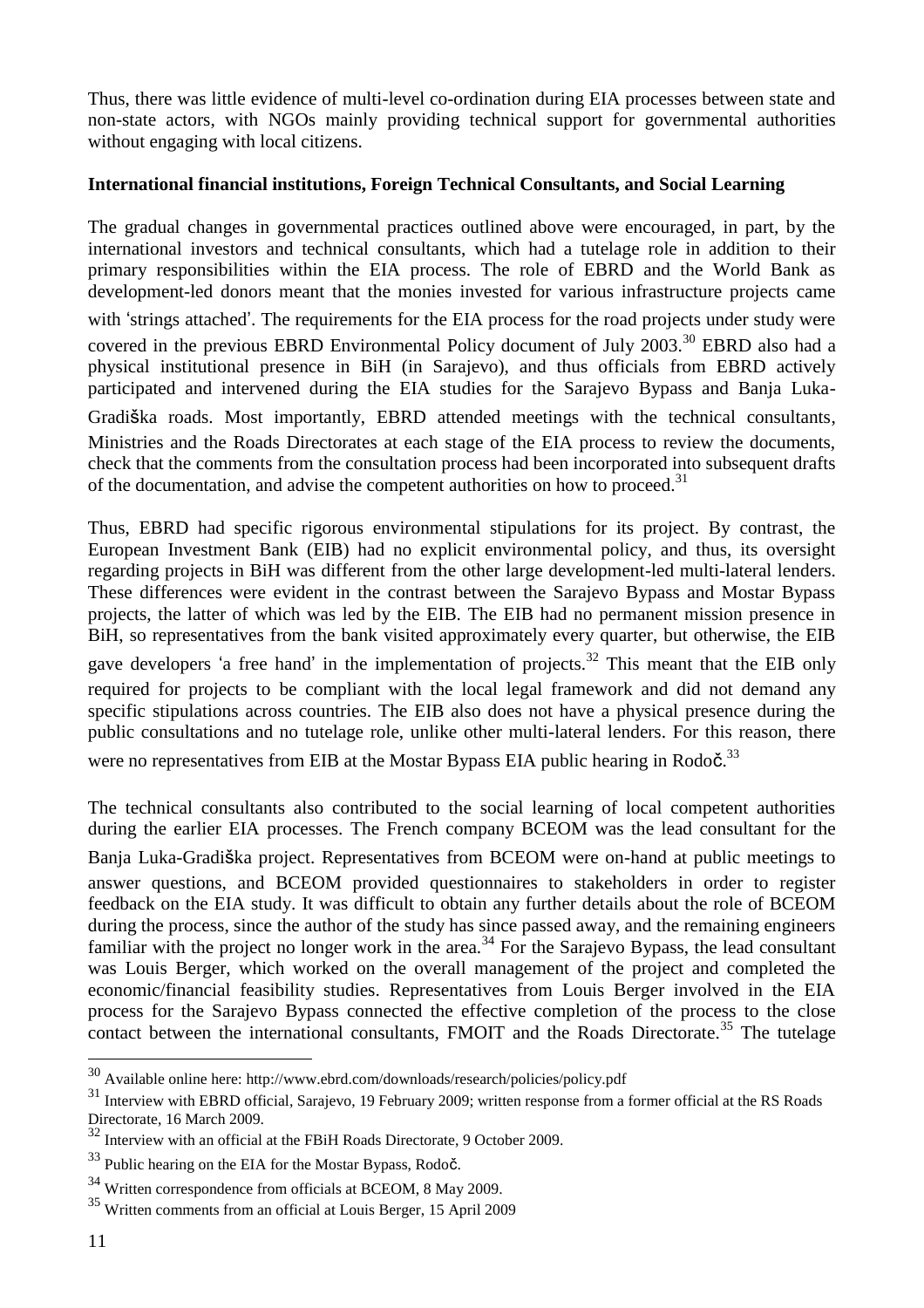role was assisted by Environmental Resources Management, a Frankfurt-based company that prepared the EIA study. The consultants from Environmental Resources Management not only completed the required technical aspects of the EIA process, but also fulfilled a teaching role for the local competent authorities. EBRD expected the German firm to drive the process through joint meetings with the Bank, FMOIT, and the FBiH Roads Directorate, where the international actors presented charts and diagrams of the process to ensure that local actors were learning about the procedure.<sup>36</sup>

This strong tutorial role by consultants during the EBRD-led EIA processes can be contrasted with more recent EIB-managed road EIA processes. For the Mostar Bypass, the project was managed by the Italian firm C. Lotti and Associates, whilst the EIA study is prepared by the Mostar-based Eko Plan. For the Buna-Neum road EIA (for the Neum-Stolac section), the EIA was prepared by the Sarajevo-based Energoinvest, whilst the UK-based Roughton International handled the project management. For the public hearings examined for this research, the local EIA authors (Eko Plan and Energoinvest) presented summaries of the EIA study. International actors are far less visible than in the earlier processes, and there are no joint meetings between the EIB, FMOIT, Roads Directorates, and international consultants. There remains insufficient capacity amongst local technical consultants to manage the whole process, yet there is a legal requirement for the EIA author to be a locally registered company. The result is that the feasibility studies tended to be prepared by international consultants, with a local firm responsible for the EIA study.<sup>37</sup> Thus, the early EIA processes where the investment was led by EBRD showed evidence of significant opportunities for tutelage by which EBRD and the international technical consultants oversaw and illustrated the EIA process at every stage. However, in more recent EIA processes, despite existing capacity problems amongst local consultants, there is little evidence of this social learning structure,

which may be the consequence of the investment being led by EIB, which is more 'hands off' about its investments as long as the project developers adhere to local legislation.

#### **Conclusion**

What then does the proxy of EIAs suggest about the emergent model of environmental governance in BiH, and the impact of EU compliance on the relationship between state and non-state actors, and the interaction between hierarchy and networks? The above analysis demonstrated that formal legislative compliance has only led to limited transformation of environmental governance in BiH, and only when certain international financial institutions (particularly the World Bank and EBRD)

take a strong tutelage role. Our study also highlights the negligible impact of building a 'shadow of

hierarchy' at the state level in BiH, since pivotal authority is held at the entity levels in the confederal consociational structure of the country. Thus, the main impediment to environmental governance in BiH is the inertia caused by ethno-territorial fragmentation of authority. Ethnically defined entities are unwilling to cede power to the centre, thus blocking state-level hierarchy over environmental matters. Network governance amongst local government is far weaker than in neighbouring countries, since the ethnified political space does not allow cross-ethnic co-operation, whether it traverses municipal, cantonal, or entity borders. Environmental NGOs, especially those

that are active within local communities, are also reluctant to link with groups 'on the other side', thus hampering network governance and wider regional or national environmental movements.

We also examined various instruments used by the EU and other international actors to see whether they have been successful in triggering new modes of environmental governance. Many of the

<sup>36</sup> Written comments from an official at Environmental Resources Management, 23 March 2009.

<sup>37</sup> Interview with an official at the FBiH Roads Directorate, 9 October 2009.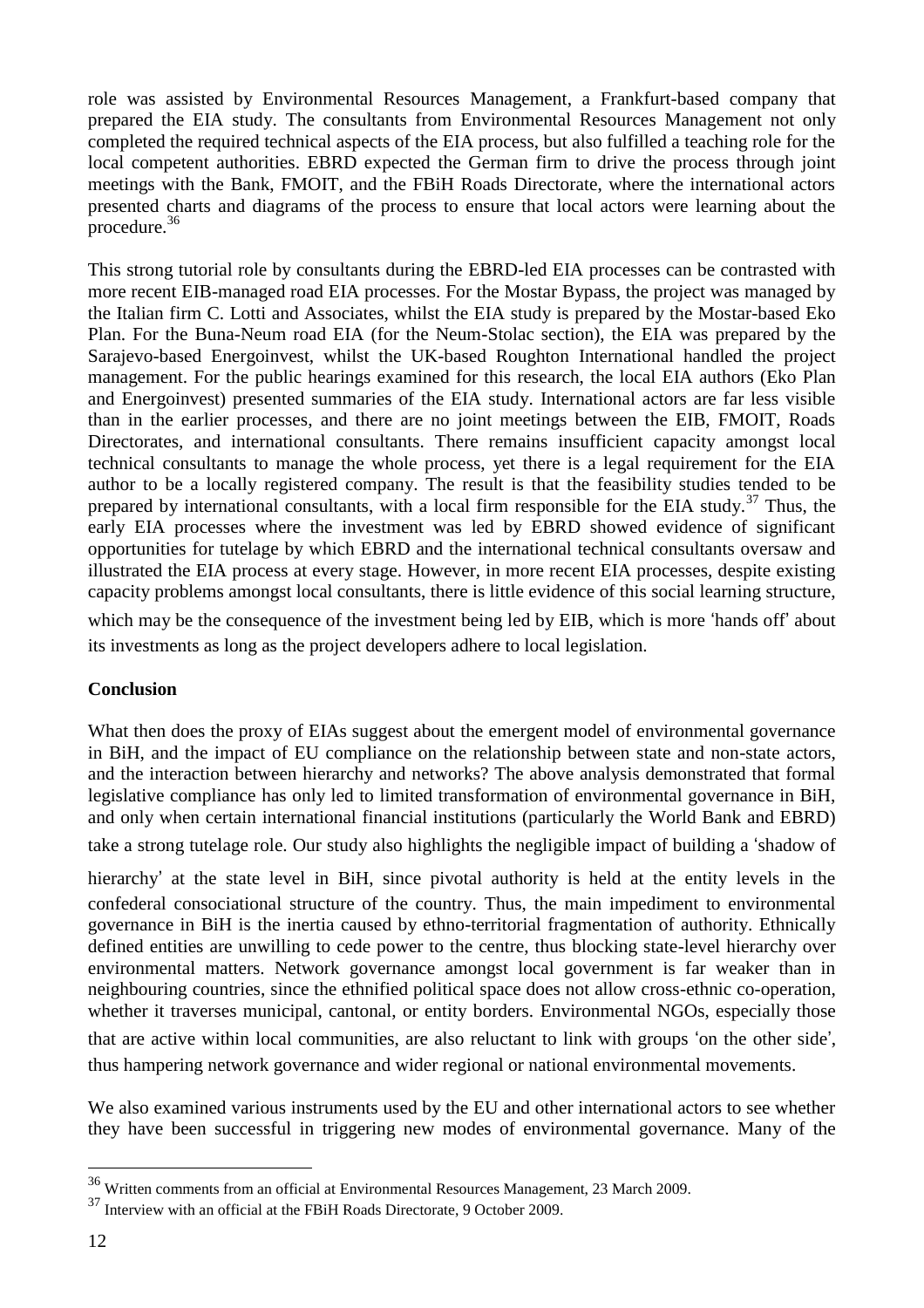findings regarding the benefits and drawbacks of EU strategies to develop new modes of environmental governance in the Bosnian case resonate with the experience of European integration in Central and Eastern Europe. In particular, formal compliance through external incentives and donor project funding, both of which appear as enabling factors on the surface, also have detrimental effects on the development of new modes of environmental governance. Harmonisation and formal compliance with the environmental *acquis* changes the local political opportunity structure to allow more actors to be involved in environmental governance. Yet setting rules that do

not reflect the existing lack of governmental capacities results in a 'race to the bottom' whereby new institutions barely have the resources to deliver minimum requirements let alone engage in wider deliberation with new policy and knowledge networks. Similarly, whilst direct project funding from donors has allowed environmental NGOs to build up capacities to engage more effectively with government, these professionalised organisations have become disconnected from local communities and civil society networks, as was the case in Central and Eastern Europe. This suggests that neither of the two primary strategies used for Europeanization of environmental governance, conditionality and direct funding, is a panacea: conditionality rapidly harmonises legalpolitical systems, but hierarchy capacities lag behind; and direct funding bolsters environmental NGO capacities, whilst donor-driven initiatives weaken the capacity to network with local communities. Tutelage provided by international actors results in social learning and is the most significant enabling factor for both hierarchical and network environmental governance. However, contrasting with Central and Eastern European Europeanization, transnational environmental NGO networks are far less visible throughout the Western Balkans, especially in BiH. Most importantly, the effect of ethno-territorial separation, which is enshrined in the Bosnian constitution, differentiates BiH from previous efforts by the EU in Central and Eastern Europe. The ethnified political space in Bosnia represents a particularly strong impediment to EU strategies in the country, hindering both effective centralised hierarchy and a robust network of environmental NGOs across ethnic lines. The factors enabling or impeding network and hierarchical environmental governance in BiH from our analysis are summarised in Table 2.

|                  | <b>Enabling</b>                                                                                                                                                                                                                                                                                                                                                        | <b>Impeding</b>                                                                                                                                                                                 |
|------------------|------------------------------------------------------------------------------------------------------------------------------------------------------------------------------------------------------------------------------------------------------------------------------------------------------------------------------------------------------------------------|-------------------------------------------------------------------------------------------------------------------------------------------------------------------------------------------------|
| <b>Network</b>   | EU tutelage and partnership project funding inter-ethnic<br>for environmental NGOs builds networks.<br>during EIAs facilitates<br>IFI<br>tutelage<br>interaction between government, technical EU project funding decreases<br>public<br>consultants,<br>bodies,<br>environmental NGOs.<br>Donor project funding increases<br>environmental NGO capacities to interact | Ethno-territorial fragmentation<br>prevents<br>co-operation<br>across<br>governmental institutions<br>and<br>environmental NGOs.<br>and environmental NGO engagement with local<br>communities. |
|                  | with government                                                                                                                                                                                                                                                                                                                                                        |                                                                                                                                                                                                 |
| <b>Hierarchy</b> | Tutelage<br>from international<br>institutions<br>EIAs<br>during<br>governmental competence.                                                                                                                                                                                                                                                                           | Rapid harmonisation without improving<br>financiallexisting institutional capacities worsens<br>builds governance performance                                                                   |
|                  | Formal compliance with EU directives<br>creates better public administration                                                                                                                                                                                                                                                                                           | Ethno-territorial fragmentation leads to a<br>weakened central state government                                                                                                                 |

*Table 2: factors enabling or impeding environmental governance in BiH*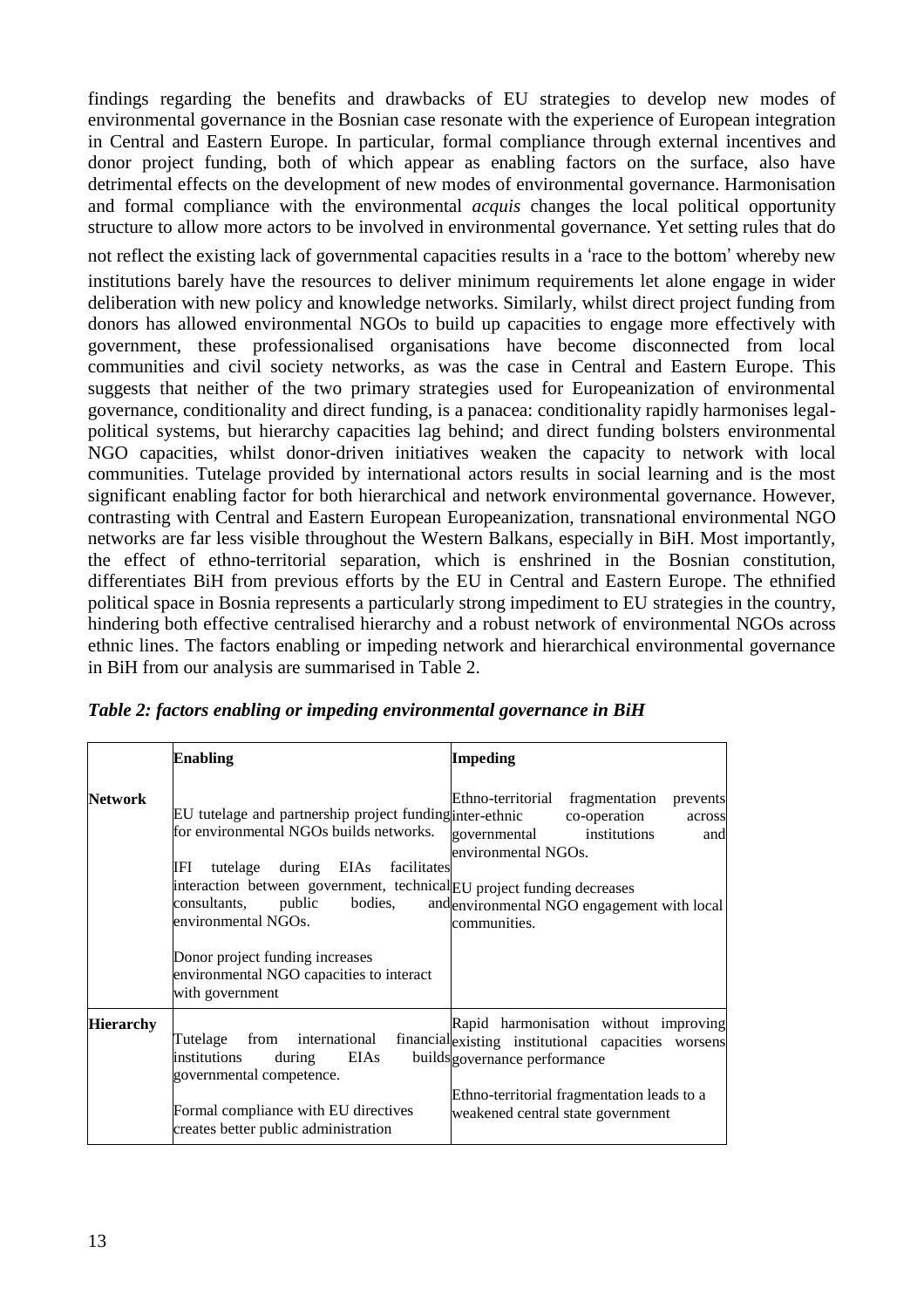Thus, the most evident finding from our research is that the constitutional setting and the political stasis constitute the most formidable constraint, and continue to render weak both hierarchy and network formation. Yet the value of imparting further social learning as widely as possible amongst relevant officials and non-state actors, so that the learning becomes properly institutionalised, should not be dismissed as futile. Strengthening ties between local environmental NGOs and European-wide networks was an effective strategy in Central, Eastern, and Southeast Europe and would likely exert a two-fold impact in BiH in building more robust new modes of environmental governance: empowering non-state actors to challenge the weakness of state-level regulation and the deficiencies of state-wide hierarchy, whilst also strengthening local environmental NGO networks.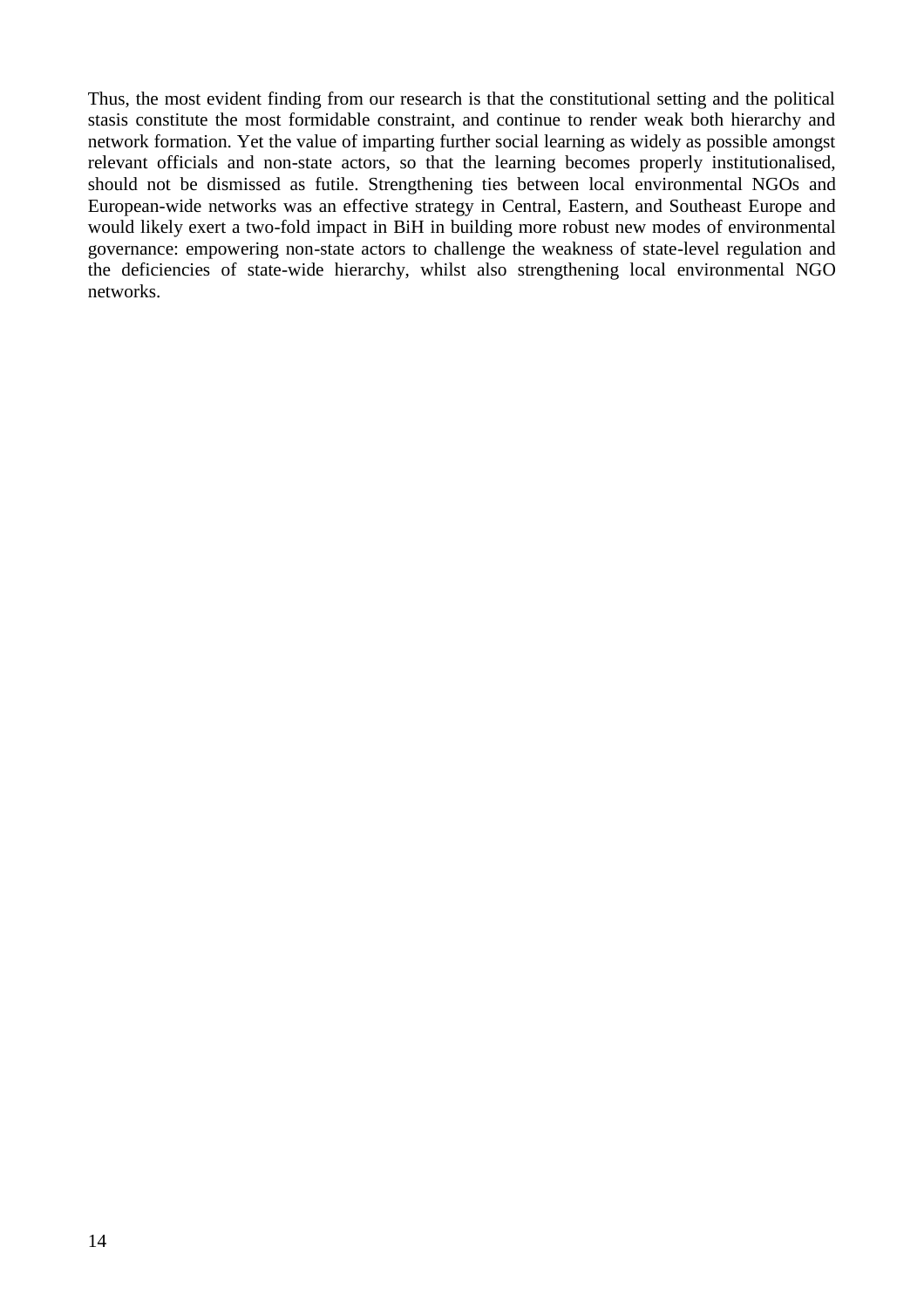#### **References**

Andonova L B, 2005, "The Europeanization of Environmental Policy in Central and Eastern Europe", in *The Europeanization of Central and Eastern Europe* Eds F Schimmelfennig, U Sedelmeier (Cornell University Press, Ithaca) 135-155

Androulidakis I, Karakassis I, 2006 "Evaluation of the EIA system performance in Greece, using quality indicators" *Environmental Impact Assessment Review* **26**(3) 242-256

Almer H L, Koontz T M, 2004, "Public hearings for EIAs in post-communist Bulgaria: do they work?" *Environmental Impact Assessment Review* **24**(5) 473-93

Ateljevic, J, O'Rourke, T, Zolak Poljasevic, B, 2013, "Local Economic Development in Bosnia and Herzegovina: Role of Local Development Agencies" *Journal of Balkan and Near Eastern Studies* **15**(3) 280-305

Baker S, 2002, "Environmental Protection Capacity in Post-Communist Capacity in Bulgaria", in *Capacity building in national environmental policy: a comparative study of 17 countries* Eds H Weidner, M Janicke, H, Jorgens (Springer, Berlin) 97-122

Bomberg E, 2007, "Policy learning in an enlarged European Union: environmental NGOs and new policy instruments" *Journal of European Public Policy* **14**(2) 248-68

Börzel T A, 2009a, "Introduction", in *Coping with accession to the European Union: new modes of environmental governance* Ed T A Börzel (Palgrave Macmillan, Basingstoke) 1-6

Börzel T A, 2009b, "New Modes of Governance and Accession: The Paradox of Double Weakness", in *Coping with accession to the European Union: new modes of environmental governance* Ed T A Börzel (Palgrave Macmillan, Basingstoke) 7-31

Börzel T A, 2009c, "Environmental Policy and the Challenge of Accession", in *Coping with accession to the European Union: new modes of environmental governance* Ed T A Börzel (Palgrave Macmillan, Basingstoke) 32-47

Börzel, T A, Buzogány, A, 2010, "Environmental organisations and the Europeanization of public policy in Central and Eastern Europe: the case of biodiversity governance" *Environmental Politics* **19**(5) 708-735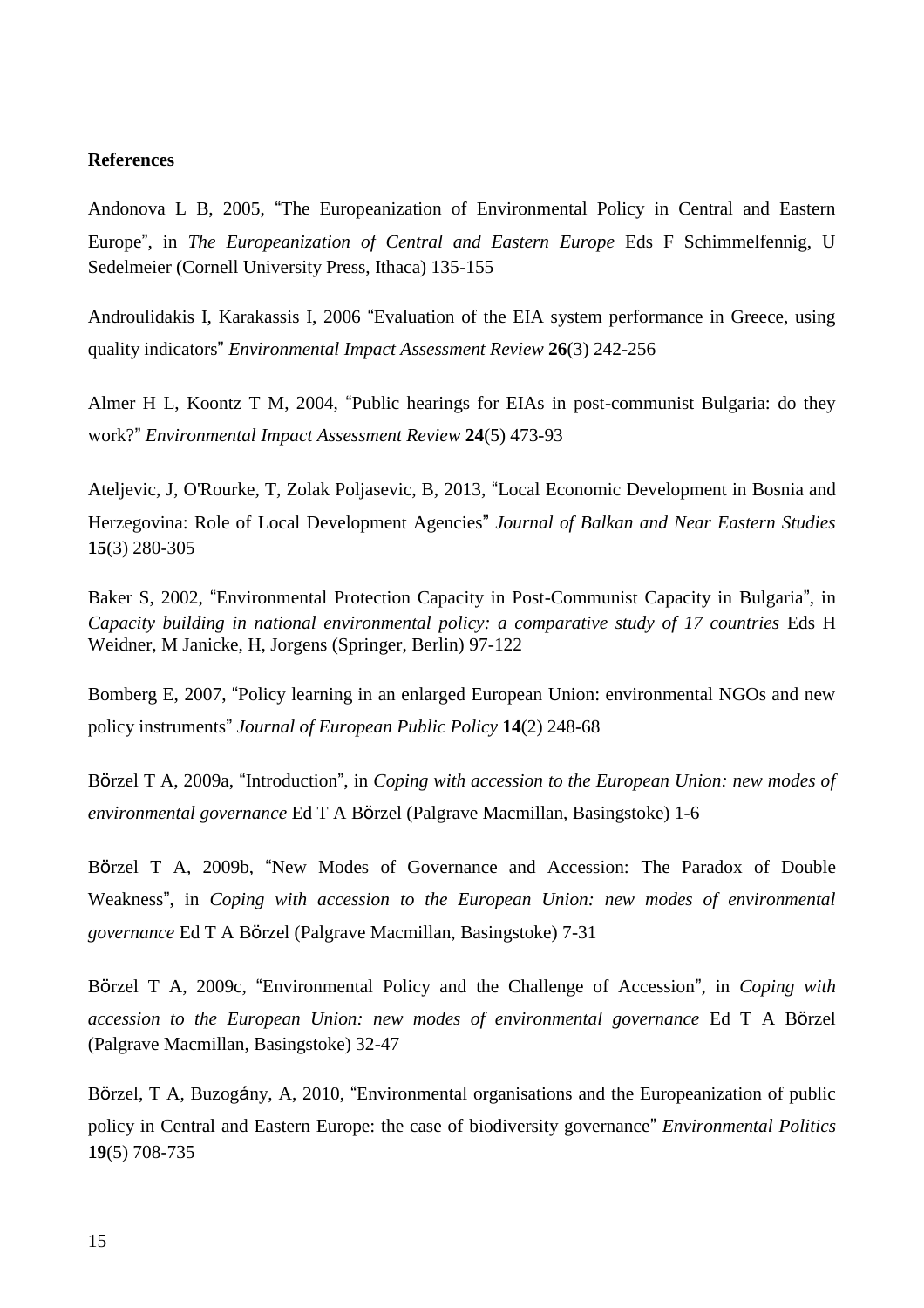Buzogány A, 2009, "Romania: Environmental Governance - Form Without Substance", in *Coping with accession to the European Union: new modes of environmental governance* Ed T A Börzel (Palgrave Macmillan, Basingstoke) 169-191

Carmin J, Vandeveer S D, 2004, "Enlarging EU environments: Central and Eastern Europe from transition to accession" *Environmental Politics* **13**(1) 3-24

Castán Broto, V, 2013, "Employment, environmental pollution and working class life in Tuzla, Bosnia and Herzegovina" *Journal of Political Ecology: case studies in history and society* **20** 1-13

Chandler D, 2005, "From Dayton to Europe" *International Peacekeeping* **12**(3) 336-49

Del Furia L, Wallace-Jones J, 2000, "The effectiveness of provisions and quality of practices concerning public participation in EIA in Italy" *Environmental Impact Assessment Review* **20**(4) 457-79

European Commission, 2013, "Bosnia and Herzegovina 2013 progress report", European Commission, Brussels, http://ec.europa.eu/enlargement/pdf/key\_documents/2013/package/ba\_rapport\_2013.pdf

Fagan A, 2005, "Taking Stock of Civil-Society Development in Post-communist Europe: Evidence from the Czech Republic" *Democratization* **12**(4) 528-47

Fagan A, 2006, "Neither 'north' nor 'south': The environment and civil society in post-conflict Bosnia-Herzegovina" *Environmental Politics* **15**(5) 787-802

Fagan A, 2008, "Global-local linkage in the Western Balkans: The politics of environmental capacity building in Bosnia-Herzegovina" *Political Studies* **56**(3) 629-652

Fagan A, 2010 *Europe's Balkan dilemma: paths to civil society or state building* (I.B. Tauris, London)

Fagan A, Sircar I, 2010a, "Compliance without governance: the role of NGOs in environmental impact assessment processes in Bosnia–Herzegovina" *Environmental Politics* **19**(4) 599-616

Fagan A, Sircar I, 2010b, "Environmental politics in the Western Balkans: river basin management and non-governmental organisation (NGO) activity in Herzegovina" *Environmental Politics* **19**(5) 808-830

Fagan A, 2012, "Building environmental governance in Bosnia-Herzegovina: Europeanisation and transnational assistance in the context of limited statehood" *Environment and Planning C: Government and Policy* 30(4) 643 – 657, 2012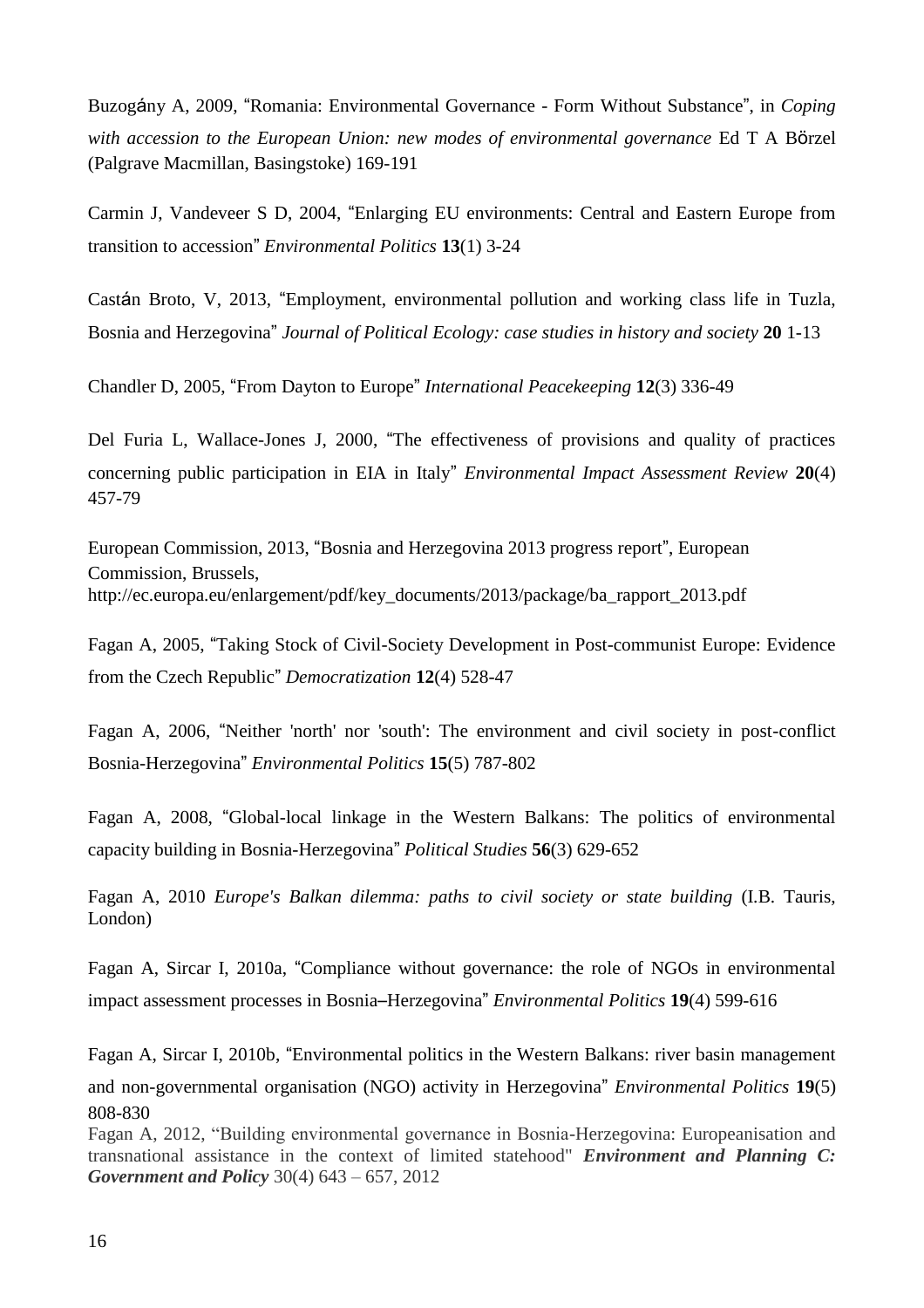Falkner, R, 2008, *Business Power and Conflict in International Environmental Politics* (Basingstoke: Palgrave Macmillan)

Figa J, 1997, "Socializing the state: civil society and democratization from below in Slovenia", in *State-Society relations in Yugoslavia 1945- 1992* Eds M K Bokovoy, J A Irvine, C S Lilly (MacMillan, Basingstoke) 163-182

Glasson J, Bellanger C, 2003, "Divergent practice in a converging system? The case of EIA in France and the UK" *Environmental Impact Assessment Review* **23**(5) 605-24.

Gonçalves M E, 2002, "Implementation of EIA directives in Portugal: How changes in civic culture are challenging political and administrative practice" *Environmental Impact Assessment Review* **22**(3) 249-69

Goetz, K H, 2005, "The New Member States and the EU: Responding to Europe", in *The Member States of the European Union* Eds S Bulmer, C Lequesne (Oxford University Press, Oxford) 254- 284

Grabbe H, 2006 *The EU's transformative power: Europeanization through conditionality in Central and Eastern Europe* (Palgrave Macmillan, Basingstoke)

Guttenbrunner S, 2009, "Poland: When Environmental Governance Meets Politics", in *Coping with* 

*accession to the European Union: new modes of environmental governance* Ed T A Börzel (Palgrave Macmillan, Basingstoke) 148-167

Hallstrom L K, 2004, "Eurocratising Enlargement? EU Elites and NGO Participation in European Environmental Policy" *Environmental Politics* **13**(1) 175-93

Héritier A, 2005, "Europeanization Research East and West: A Comparative Assessment", in *The Europeanization of Central and Eastern Europe* Eds F Schimmelfennig, U Sedelmeier (Cornell University Press, Ithaca) 199-209

Héritier, A, Lehmkuhl D, 2008, "The Shadow of Hierarchy and New Modes of Governance" *Journal of Public Policy* **28**(1), 1-17

Hicks B, 2004, "Setting Agendas and Shaping Activism: EU Influence on Central and Eastern European Environmental Movements" *Environmental Politics* **13**(1) 216-233

Jehlička P, Tickle A, 2004, "Environmental implications of Eastern enlargement: the end of progressive EU environmental policy?" *Environmental Politics* **13**(1) 77-95

Keil, S, 2013, *Multinational federalism in Bosnia and Herzegovina* (Ashgate, Farnham)